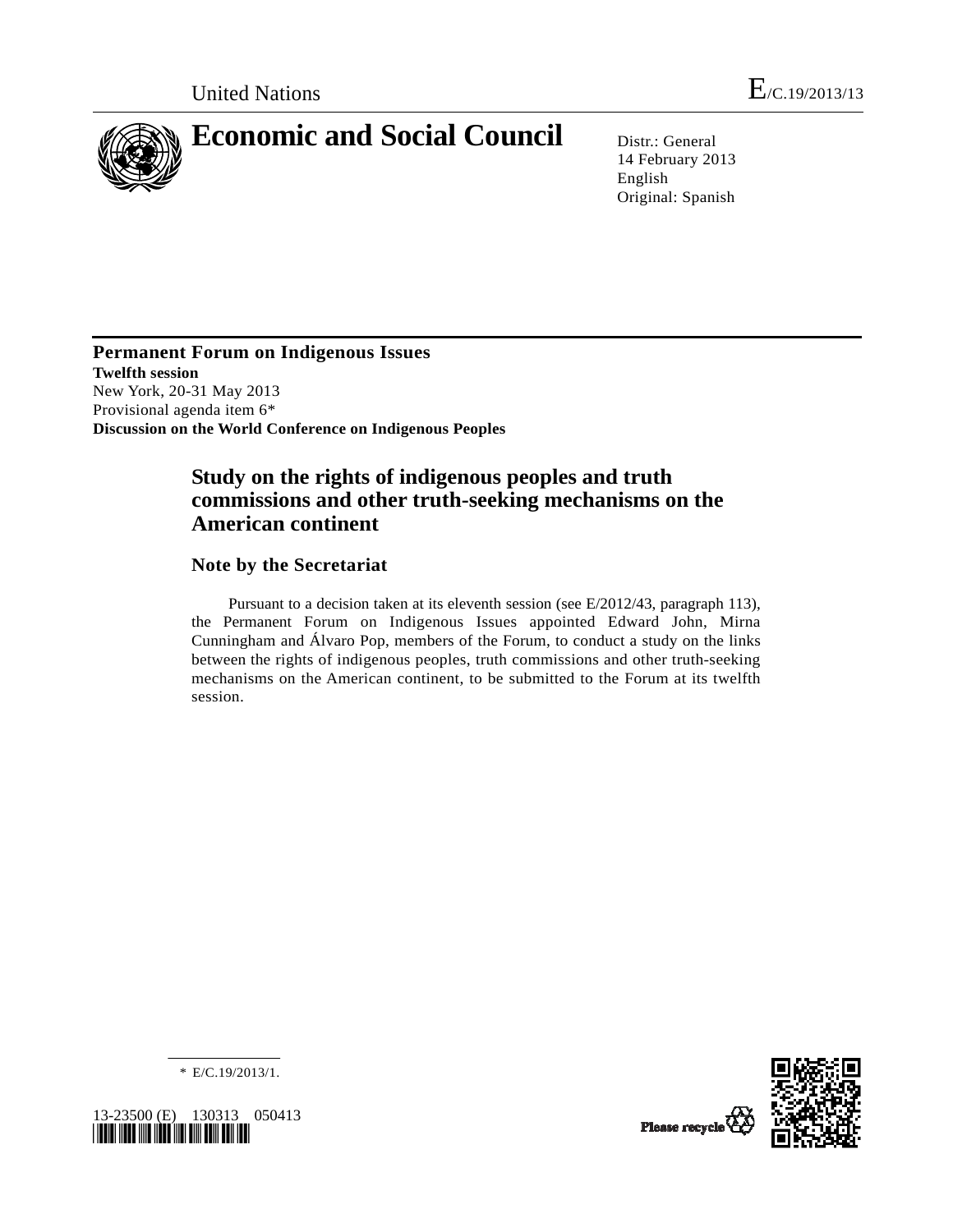# <span id="page-1-6"></span> **Study on the rights of indigenous peoples and truth commissions and other truth-seeking mechanisms on the American continent**[1](#page-1-0)

# **I. Truth commissions and the rights of indigenous peoples**

# **A. Establishing truth commissions**

1. Victims of serious violations of human rights or international humanitarian law as well as their families have the right to an effective remedy. The right to know the truth,<sup>[2](#page-1-1)</sup> to the fullest extent possible, is one element of an effective remedy<sup>3</sup> that is increasingly being recognized by various United Nations resolutions,<sup>4</sup> expert reports<sup>5</sup> and national, regional and international courts.<sup>[6](#page-1-5)</sup>

2. Truth commissions are official, non-judicial investigative bodies established with a predetermined temporal mandate to investigate historical periods of violence that have been suppressed or denied; to recognize the dignity of victims; and to propose policies to ensure that violations are not repeated.<sup>[3](#page-1-6)</sup> The recommendations of truth commissions are generally aimed at identifying the causes of violations, determining patterns of abuse, and preventing a repetition of similar acts.<sup>6,[7](#page-1-7)</sup>

3. Truth commissions are complementary to criminal justice. They do not determine a person's criminal liability, but may provide evidence for judicial proceedings. The analysis conducted by a truth commission also helps in understanding the strategy and logic behind the crimes committed and in establishing political and moral responsibilities.<sup>[8](#page-1-8)</sup>

4. Truth commissions focus on serious human rights violations. They have traditionally concentrated on rights protecting physical and mental integrity, as in cases of torture, enforced disappearance, murder and rape. Recently, however, some commissions have been investigating economic crimes and violations of economic, social and cultural rights.<sup>[8](#page-1-6)</sup>

<span id="page-1-0"></span><sup>1</sup> The members of the Forum thank the International Center for Transitional Justice for its valuable contributions to this report.

<span id="page-1-1"></span><sup>2</sup> The right to know the truth includes the goal of establishing the identity of perpetrators; the causes, circumstances and facts surrounding the violations; and determining the whereabouts of victims in cases of enforced disappearance.

<span id="page-1-2"></span><sup>3</sup> Varney and Gonzalez, eds., Truth Seeking: A Handbook on Creating an Effective Truth Commission*,* Brasilia: Brazilian Amnesty Commission, Ministry of Justice; New York: International Center for Transitional Justice (2013).

<span id="page-1-3"></span><sup>4</sup> See Human Rights Council resolution 9/11.

<span id="page-1-4"></span><sup>5</sup> E/CN.4/2006/91.

<span id="page-1-5"></span><sup>6</sup> Office of the United Nations High Commissioner for Human Rights, Rule-of-law tools for postconflict States: Truth commissions (HR/PUB/06/1), available at: http://www.ohchr.org/ Documents/Publications/RuleoflawTruthCommissionssp.pdf [accessed in November 2012]. See Velásquez-Rodríguez, Inter-American Court of Human Rights (Series C), No. 4 (1988); Myrna Mack Chang, Inter-American Court of Human Rights (Series C), No. 101 (2003); Bámaca-Velásquez, Inter-American Court of Human Rights (Series C), No. 91 (2002); Barrios Altos, Inter-American Court of Human Rights (Series C), No. 75 (2001), http://www.ohchr.org/ Documents/Publications/RuleoflawTruthCommissionssp.pdf [accessed in November 2012].

<sup>7</sup> E/CN.4/2005/102.

<span id="page-1-8"></span><span id="page-1-7"></span><sup>8</sup> Varney and Gonzalez, eds., Truth Seeking: A Handbook on Creating an Effective Truth Commission*.*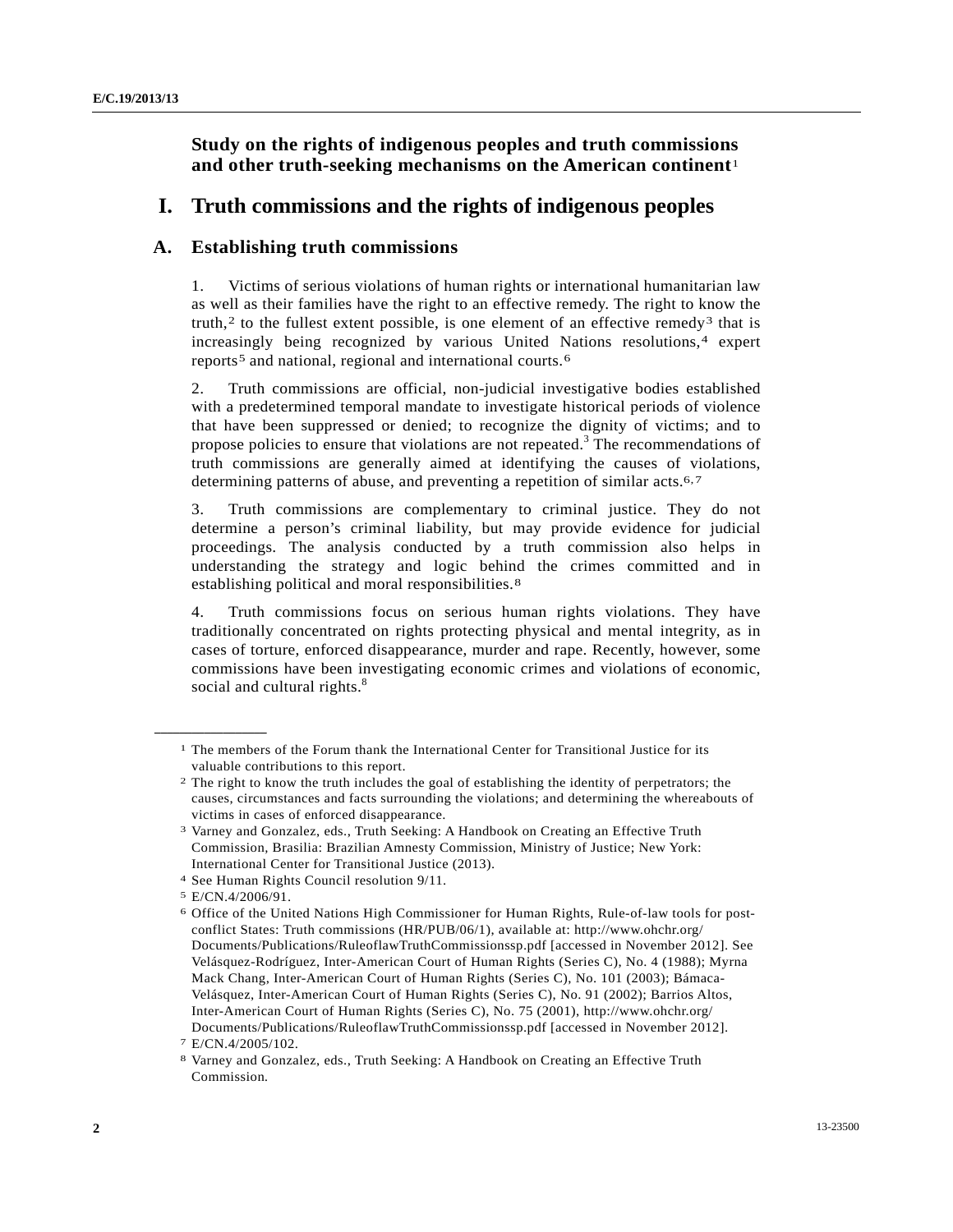<span id="page-2-2"></span>5. Truth commissions generally cover extended historical periods, which allows them to identify patterns of violence or systemic violations. This approach requires the collection of a significant amount of information through archives, testimonies and other sources.<sup>[8](#page-1-6)</sup>

6. Truth commissions adopt a victim-centric approach, as their aim is to protect the victim's dignity, and the victim's testimony is largely their primary source of evidence.<sup>[9](#page-2-0)</sup>

7. The legitimacy of truth commissions is essential to ensure a successful outcome. Mechanisms for consultation and direct participation may strengthen dialogue and trust in the commission. In ideal situations, a commission's mandate should be elaborated through consultations, including discussions with groups representing victims, civil society and other sectors. Consultation also helps to ensure that the victims' needs are better reflected in the mandate, methodology and reports of the truth commission.<sup>8</sup>

## **B. Other truth-seeking mechanisms**

### **1. Preservation and use of archives**

8. This mechanism comprises the collection of documents and information from different sources, including testimonies from witnesses, victims and perpetrators, official documents kept by individuals, non-governmental organizations and universities, court and truth commission documents; and audio and video recordings.[10](#page-2-1)

9. Good use and archiving of documents are a vital aspect of human rights advocacy and are conducive to effective justice and the building of more democratic societies.<sup>[10](#page-2-2)</sup>

10. These tasks pose technical and ethical challenges, since they require high standards of transparency, objectivity and professionalism in the objectives and operations being pursued.[10](#page-2-2)

### **2. Search for missing persons**

<span id="page-2-1"></span><span id="page-2-0"></span>**\_\_\_\_\_\_\_\_\_\_\_\_\_\_\_\_\_\_** 

11. Forensic anthropological investigations include the collection of information on missing persons, field studies, exhumations, interpretation of data in order to identify human remains, and return of remains to family members and communities for inhumation, in accordance with appropriate cultural and/or religious customs. This mechanism is vital in post-conflict societies and in situations of repression, since it could help to establish identities, determine the cause of death and the whereabouts of the remains of missing persons, clarify the circumstances and facts surrounding extrajudicial executions; provide evidence for possible criminal

<sup>9</sup> Ibid. It should be noted that a victim-centric approach does not necessarily mean that the work of truth commissions is based solely on victims' testimonies, since family members, perpetrators and other witnesses may also be called upon to testify.

<sup>10</sup> See International Center for Transitional Justice. Louis Bickford, Patricia Karam, Hassan Mneimneh and Patrick Pierce, *Documenting Truth* (2009), available at http://ictj.org/publication/ documenting-truth.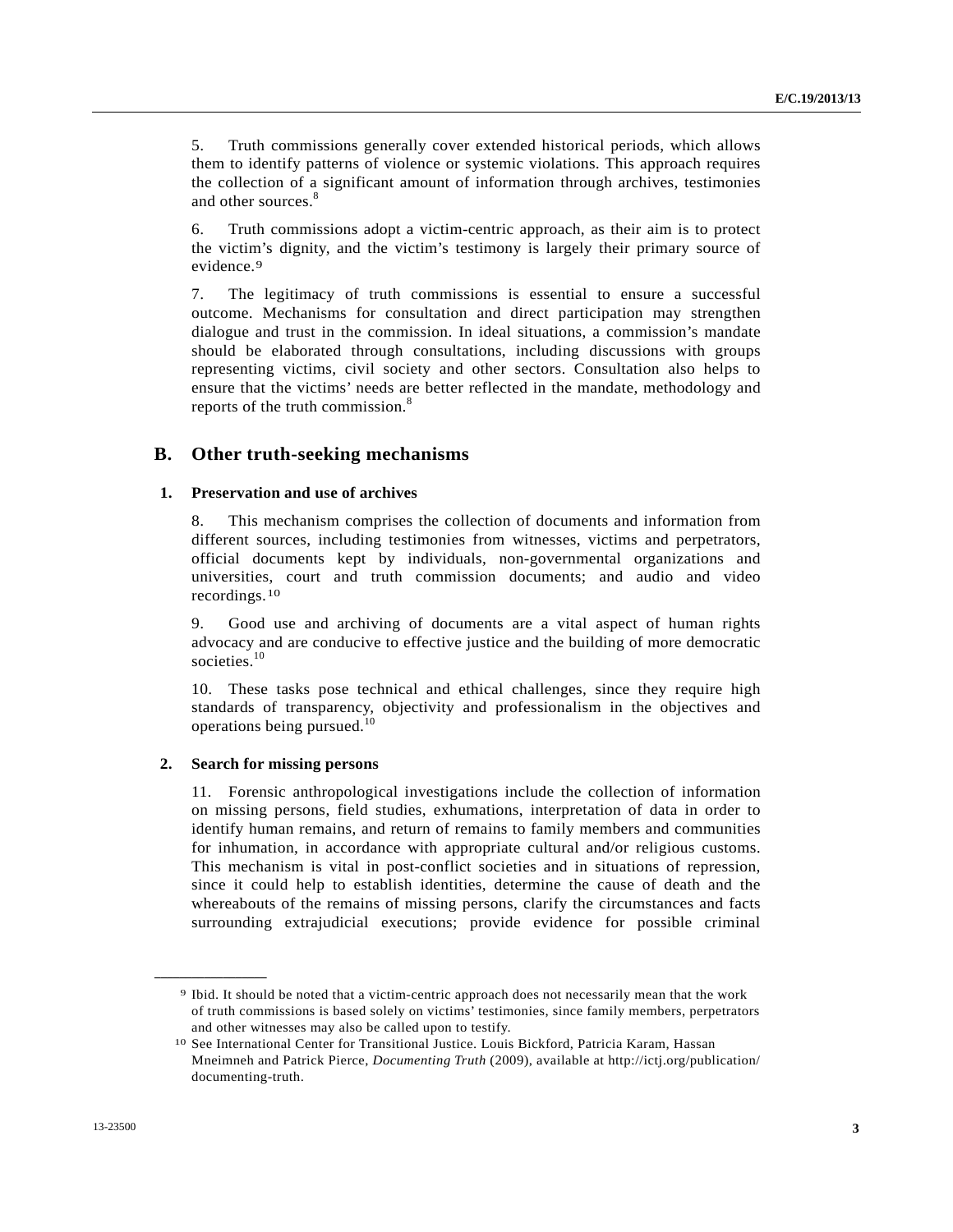investigations, and issue death certificates to families of victims whose remains are discovered.

12. There are various international guidelines and recommendations applicable to this mechanism,  $11$  $11$  which establish that exhumation should be conducted in accordance with systematic techniques,[1](#page-3-1)2 and that families of victims and their legal representatives are entitled to receive information, participate in hearings and present evidence.[1](#page-3-2)3 Various DNA,[1](#page-3-3)4 autopsy and identification and funeral rights[15](#page-3-4) protocols also point clearly to the need for psychological assistance for victims' families.

## **C. Rights of indigenous peoples**

13. The International Labour Organization (ILO) adopted the Convention concerning Indigenous and Tribal Peoples in Independent Countries (Convention No. 169)[16](#page-3-5) in 1989. The Convention recognizes that Governments shall have the responsibility for ensuring that indigenous peoples participate in truth commissions, in order to protect their rights and ensure respect for their dignity.[17](#page-3-6)

14. The State has a duty to consult indigenous peoples whenever consideration is being given to measures which may affect them directly and to establish means by which they can freely participate.<sup>[1](#page-3-7)8</sup> The consultations must be undertaken in good faith and in a form appropriate to the circumstances, with the objective of achieving agreement or consent to the proposed measures.[1](#page-3-8)9

15. Convention No. 169 establishes that, in applying national laws and regulations to the peoples concerned, due regard shall be had to their customs or customary laws,[2](#page-3-9)0 and that measures shall be taken to ensure that members of these peoples can understand and be understood in legal proceedings, where necessary through the provision of interpretation or by other effective means.[21](#page-3-10)

<span id="page-3-0"></span><sup>11</sup> See the United Nations "Principles on the Effective Prevention and Investigation of Extra-legal, Arbitrary and Summary Executions", which was recommended by the Committee on Crime Prevention and Control and contains minimum procedures for investigating extra-legal executions. These principles were developed at the tenth session of the Committee on Crime Prevention and Control held in Vienna in 1988, and approved by the Economic and Social Council in its resolution 1989/65. See also the conference entitled "The Missing: Action to resolve the problem of people unaccounted for as a result of armed conflict or internal violence and to assist their families", held in Geneva in 2003, and the report of the International Committee of the Red Cross containing a summary of its conclusions.

<span id="page-3-1"></span><sup>12 &</sup>quot;Principles on the Effective Prevention and Investigation of Extra-legal, Arbitrary and Summary Executions", art. 12.

<span id="page-3-2"></span><sup>13</sup> Ibid., art. 16.

<span id="page-3-3"></span><sup>14 &</sup>quot;The Missing: Action to resolve the problem of people unaccounted for as a result of armed conflict or internal violence and to assist their families", para. 6.17.

<span id="page-3-4"></span><sup>15</sup> Ibid., para. 8.2.

<span id="page-3-5"></span><sup>16</sup> See International Labour Organization Convention No. 169 — Convention concerning Indigenous and Tribal Peoples in Independent Countries, art. 1.1.

<span id="page-3-6"></span><sup>17</sup> Ibid., art. 2.

<span id="page-3-7"></span><sup>18</sup> Ibid., art. 6.

<span id="page-3-8"></span><sup>19</sup> Ibid., art. 6 (2).

<span id="page-3-9"></span><sup>20</sup> Ibid., art. 8.1.

<span id="page-3-10"></span><sup>21</sup> Ibid., art. 12.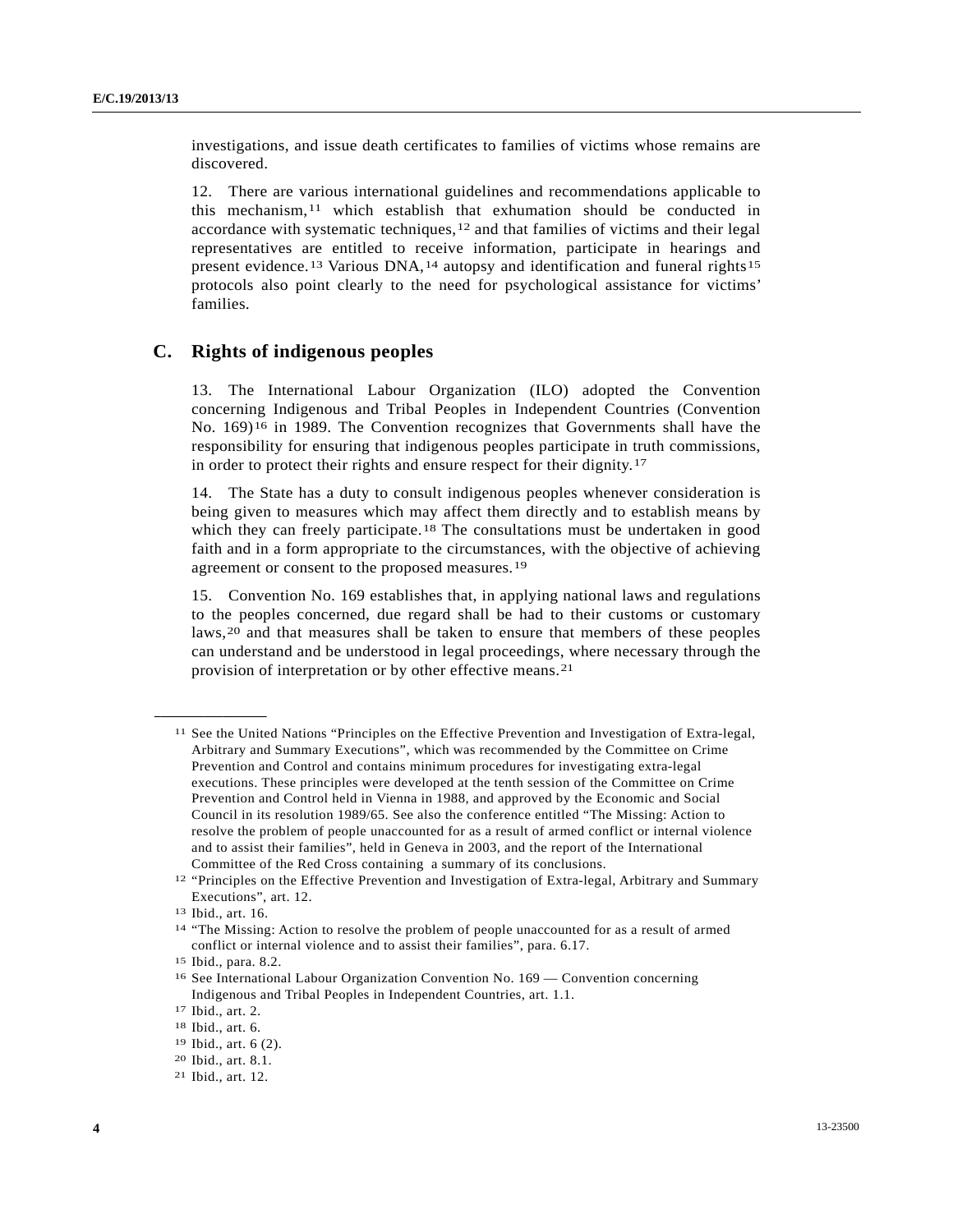16. The United Nations General Assembly adopted the United Nations Declaration on the Rights of Indigenous Peoples<sup>[22](#page-4-0)</sup> in 2007. Indigenous peoples have the right to maintain and strengthen their distinct legal, political, social, economic and cultural institutions, and to participate in the institutions of the State in which they live,  $2<sup>3</sup>$  as well as the collective right to live in freedom, peace and security and shall not be subjected to any act of genocide or violence, forcible removal of children, forced assimilation or destruction of their culture.[2](#page-4-2)4 The State has the obligation to provide mechanisms for prevention of, and redress for any action which deprives them of their integrity as distinct peoples, or of their cultural values or ethnic identities; or of dispossessing them of their lands, territories or resources.[25](#page-4-3)

# **D. Rethinking the establishment of truth commissions and other truth-seeking mechanisms to protect the rights of indigenous peoples**

17. Indigenous peoples are among those most affected by contemporary conflict and their suffering under such circumstances has not been addressed adequately.

18. Truth commissions have a potentially important role to play to help redress the abuses suffered by indigenous peoples and strengthen their rights, but to do so, the various characteristics of the traditional model of truth commissions must be reviewed to ensure that it is adapted to the needs and perspectives of indigenous peoples.

19. There are differences between situations of conflict to which truth commissions have typically applied and the experience of indigenous peoples, which have consequences on truth-seeking. Indigenous peoples have suffered not only violations that have affected the lives and personal dignity of their members, but also violations of their collective rights that have affected their communal way of life and their identity.[26](#page-4-4)

20. Truth commissions have typically been established as instruments to reaffirm goals of reconciliation and unity within a nation-State. This model may not be the most inadequate to set the goals of a truth commission dealing with indigenous peoples, many of who consider themselves members of "first nations"[2](#page-4-5)7 and should be recognized as such.

21. Truth commissions have usually focused on instances of recent violence; cases that can be remembered by witnesses providing first-person accounts. Indigenous peoples have suffered historical violence, the history of which is often transmitted through an oral tradition, and as such may find the existing methods of truth commissions insufficient.

<span id="page-4-1"></span><span id="page-4-0"></span><sup>22</sup> General Assembly resolution 61/295, annex. 23 Ibid., art. 5.

<span id="page-4-2"></span><sup>24</sup> Ibid., arts. 7 and 8.

<span id="page-4-3"></span><sup>25</sup> Ibid., art. 8.

<span id="page-4-4"></span><sup>26</sup> International Center for Transitional Justice, *Strengthening Indigenous Rights through Truth Commissions: A Practitioner's Resource* (2012), available at http://ictj.org/publication/ strengthening-indigenous-rights-through-truth-commissions-practitioners-resource.

<span id="page-4-5"></span><sup>27</sup> The term "first nations" is widely understood in the context of the indigenous peoples of Canada. However, other self-identification terms by indigenous peoples around the world also allude often to specific national identities that are different from the State in which they live.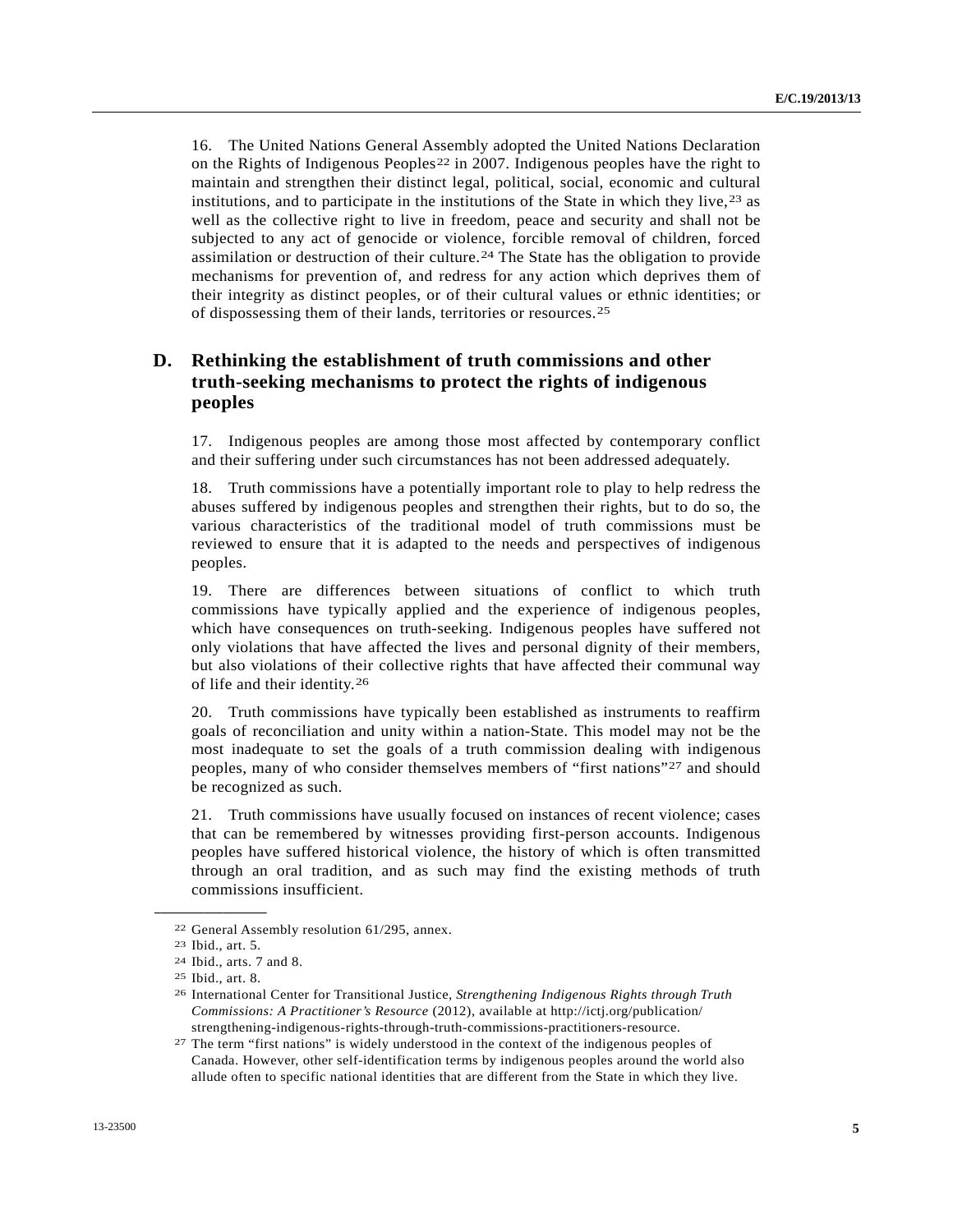22. Thus, truth-seeking instruments involving indigenous issues should go beyond a form of analysis focusing on individual violations, or on the State or on recent violations, and should consider other sources beyond archival and written documents.

23. Truth-seeking mechanisms that address these design challenges in a creative manner have the potential to develop useful tools for redressing historical abuse and violations of the collective rights of indigenous peoples, including the loss of identity, culture, language, traditional indigenous institutions, community and family ties.

# **II. Truth commissions on the American continent**

24. It is important to take a brief look at the experience of truth commissions that have tackled issues concerning the indigenous peoples of America, in order to identify lessons, challenges and opportunities for future instruments.

# **A. Guatemala: Commission for Historical Clarification (1997-1999)**

### **Background**

25. From the 1950s to the 1970s, the Government of Guatemala engaged in serious forms of repression against its own citizens in the context of a prolonged internal armed conflict. In particular, in the early 1980s, the Guatemalan army conducted campaigns against the opposition forces of the Unidad Revolucionaria Nacional Guatemalteca, with grave consequences for the Mayan populations in the interior of the country, including hundreds of massacres and the destruction of population centres. It was not until the mid-1990s, following negotiations between the Government and the Unidad Revolucionaria Nacional Guatemalteca, with the help of the United Nations, that the Commission for Historical Clarification was established as part of a peace agreement.<sup>[28](#page-5-0)</sup>

## **Mandate**

<span id="page-5-0"></span>**\_\_\_\_\_\_\_\_\_\_\_\_\_\_\_\_\_\_** 

26. The Commission was created to look into human rights violations related to the internal conflict that ran between 1960 and 1996, to foster tolerance and to preserve the memory of the victims.

27. According to the Accord of Oslo, the Commission's mandate was to "... look into ... human rights violations and acts of violence … that caused suffering among the Guatemalan people". The Commission's investigation focused on arbitrary executions, enforced disappearances, rape and forms of systemic violence. Although indigenous peoples were not mentioned in the mandate, the Commission investigated crimes committed against indigenous victims and addressed them separately in its final report. The Commission did not consult with indigenous or non-indigenous populations, but maintained a dialogue and sought the participation of victims' organizations throughout the process.

<sup>28</sup> See United States Institute of Peace, Truth Commission Digital Collection, Truth Commission: Guatemala, available at http://www.usip.org/publications/truth-commission-guatemala.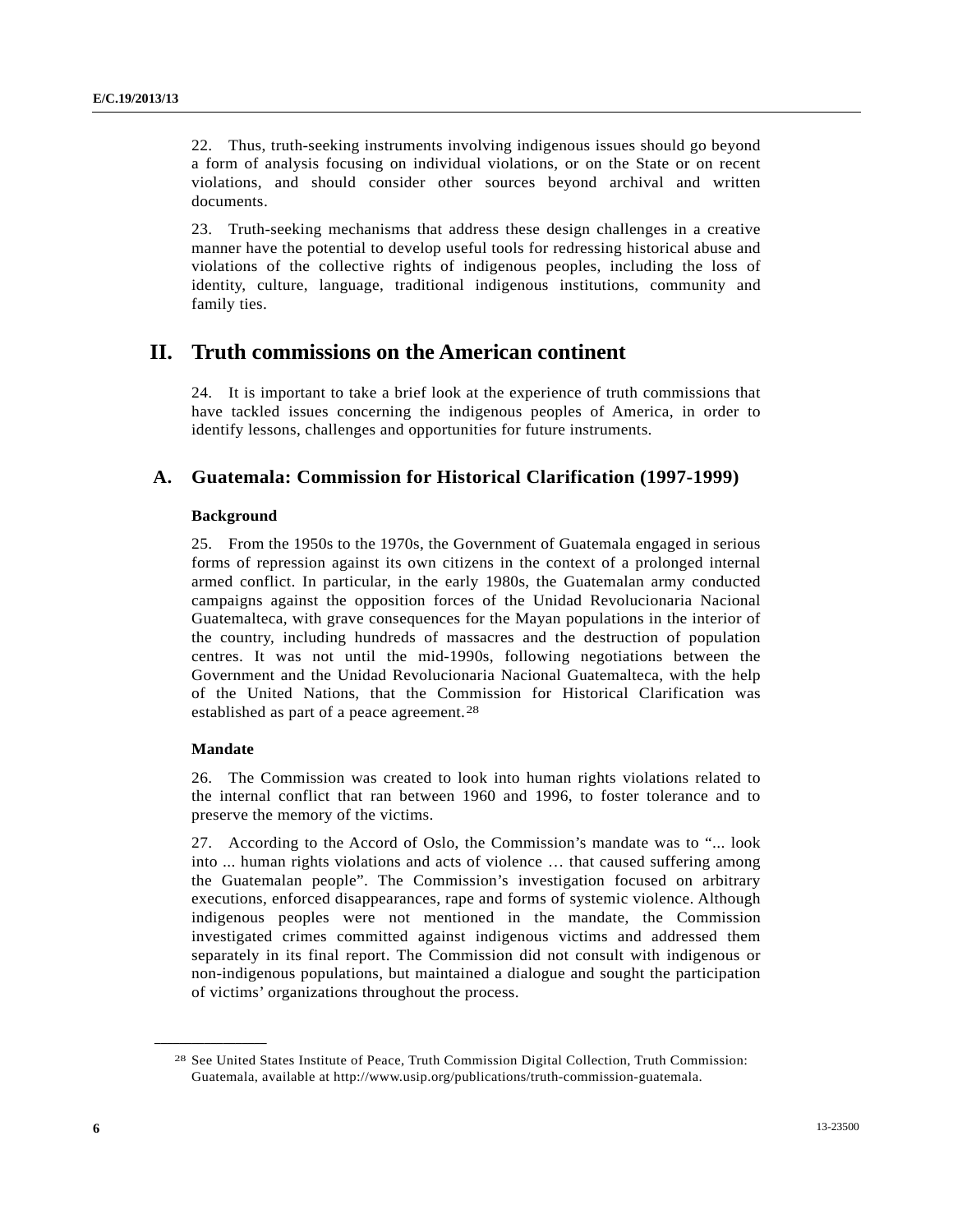### **Work method**

28. The Commission consisted of Mr. Christian Tomuschat,[2](#page-6-0)9 Ms. Otilia Lux de Cotí, of Mayan descent, and Mr. Edgard Alfredo Balsells Tojo, a lawyer.

29. For the purpose of its inquiry, the Commission received thousands of testimonies, conducted numerous exhumations in clandestine cemeteries, and analysed documents received from civil society and victims, many of them of indigenous descent. The Commission did not have the power to subpoena witnesses.

30. Using United Nations reports and other fieldwork, the Commission went into areas with a large indigenous population where many collective rights violations had occurred. It used advertisements, programming and an active search in villages to assemble as many victims as possible. It also used local indigenous people and translators to facilitate the dialogue with indigenous victims, especially women. It employed open questions and took note of as much information as possible, allowing witnesses to tell their stories while respecting the circularity and flow of their testimonies.

### **Final report**

31. The Commission found that State agents had committed acts of genocide against the Mayan people[3](#page-6-1)0 in the four regions most affected by violence. The military's perception of the Mayans as real or potential allies of the armed opposition, coupled with its deep racism, created the conditions that led to the extermination of entire indigenous communities. The Commission conducted 7,200 interviews with 11,000 people and generated a comprehensive database. Statistical estimates show that the death toll most likely reached 200,000. According to the Commission, 83 per cent of the victims were of Mayan descent, while the remaining 17 per cent were of mixed descent or Ladinos.[3](#page-6-2)1 Many cases of abuse were identified, including aggression against elements of deep symbolic significance for indigenous peoples, such as the destruction of cornfields and extrajudicial executions of elders, custodians of traditional knowledge. The Mayans were obliged to conceal their identity, language and traditional dress, and their cycle of festivals and ceremonies was disrupted. These events had a serious negative impact on certain elements of their identity, perturbing the transmission of their culture from generation to generation and degrading their culture by using Mayan names and symbols in a military context.<sup>[3](#page-6-3)2</sup>

32. The Commission recommended reparation for the victims, activities to commemorate and restore Mayan sites, and financial assistance for exhumations. It also recommended structural reform of the military police to enable indigenous peoples' participation through measures such as bilingualism, elimination of discrimination, multicultural education and respect for traditional forms of conflict resolution.[33](#page-6-4) It also recognized the need for indigenous people to participate in civic life and for the regional administration to recognize their right to ethnic identity, [34](#page-6-5)

<span id="page-6-0"></span><sup>29</sup> Law professor at Humboldt University, appointed Chair by the Secretary-General of the United Nations.

<span id="page-6-2"></span><span id="page-6-1"></span><sup>30</sup> See final report, para. 122, available at http://shr.aaas.org/guatemala/ceh/report/english/toc.html. 31 Ibid., para. 15.

<span id="page-6-3"></span><sup>32</sup> Ibid., para. 62.

<span id="page-6-4"></span><sup>33</sup> Ibid., para. 75.

<span id="page-6-5"></span><sup>34</sup> Ibid., para. 79.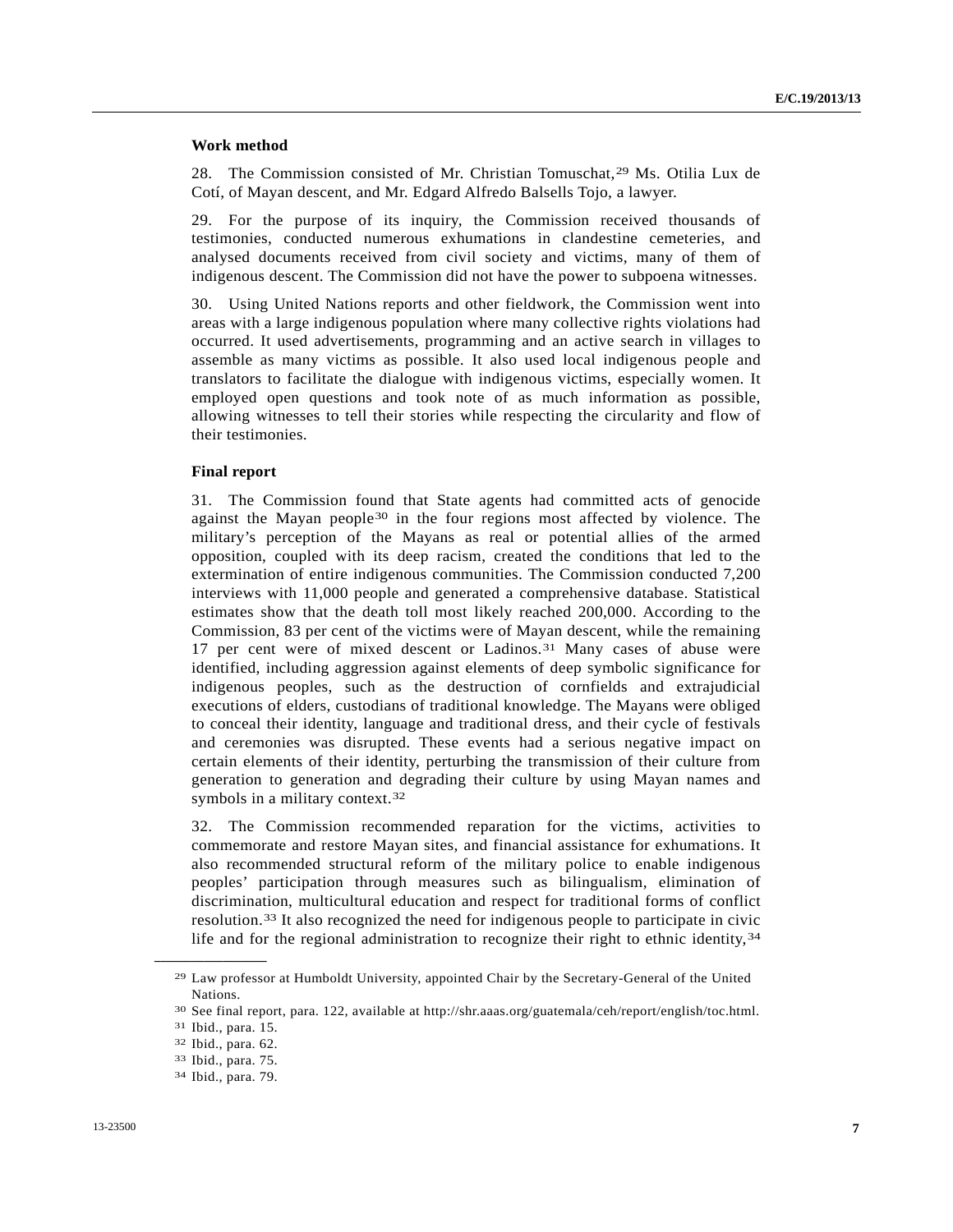<span id="page-7-4"></span>guarantee the protection of the individual and collective rights of indigenous peoples, respect cultural plurality and promote intercultural relations. The Commission proposed that a special body should be created to monitor implementation of its recommendations, and requested the Secretary-General to lend his support, through the United Nations Verification Mission in Guatemala.

### **Follow-up**

33. Despite much controversy and attitudinal changes among the different Governments that followed the conflict, acts of genocide committed against Mayan peoples have been admitted, including in cases brought before the Inter-American Court of Human Rights.[35](#page-7-0) A national day of remembrance for the victims has been established, and slow progress has been made over criminal prosecutions, with exemplary sentences meted out in some landmark cases. In terms of reparations, the National Reparations Commission was established in 2005.

### **Other truth-seeking mechanisms used**

34. Thousands of archives from the United States Government[3](#page-7-1)6 containing information about the structure and organizational chart of the Guatemalan Armed Forces during the conflict were declassified.[3](#page-7-2)7

35. The Commission incorporated information from different non-governmental organizations[38](#page-7-3) to estimate the total number of deceased or missing persons and to confirm patterns of human rights violations.<sup>[36](#page-7-4)</sup>

### **Search for missing persons**

36. The Commission recommended an active policy of exhumations, as a result of which approximately 700 bodies were exhumed.<sup>[39](#page-7-5)</sup> The exhumations were carried out at the request of the victims' families.

## **B. Chile: Historical Truth and New Deal Commission (2000-2004)**

### **Context**

<span id="page-7-1"></span><span id="page-7-0"></span>**\_\_\_\_\_\_\_\_\_\_\_\_\_\_\_\_\_\_** 

37. The Historical Truth and New Deal Commission was created in 2001 to prepare a report on the historical relationship between indigenous peoples and the Chilean State, and to make recommendations for new, more inclusive governmental policies.

<sup>35</sup> Case of the Plan de Sánchez Massacre v. Guatemala, Reparations, art. 63 (1) of the American Convention on Human Rights, Judgment of 19 November 2004, Inter-American Court of Human Rights, Series C, No. 116 (2004).

<span id="page-7-2"></span><sup>36</sup> With assistance from the non-governmental organization National Security Archive. 37 Priscilla B. Hayner, *Unspeakable Truths: Confronting State Terror and Atrocity*, New York, NY: Routledge, 2010.

<span id="page-7-3"></span><sup>38</sup> Recovery of Historical Memory Project of the Catholic Church's Human Rights Office; and the project of the International Center for Human Rights Research, which collected thousands of testimonies through large organizations of indigenous communities.

<span id="page-7-5"></span><sup>39</sup> Susana Navarro García, "Exhumation processes in fourteen countries in Latin America", *Journal for Social Action in Counseling and Psychology*, vol. 2, No. 2 (2010).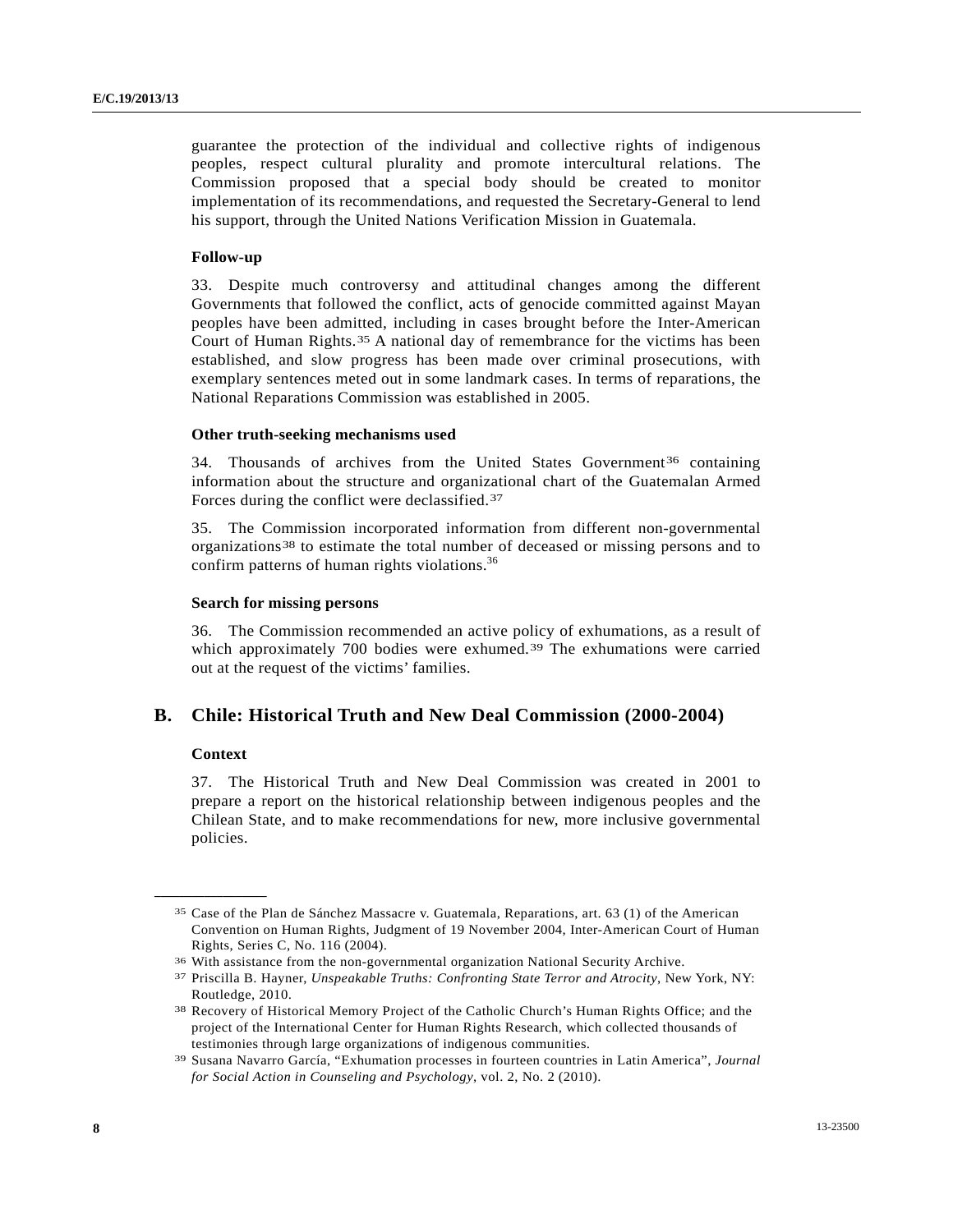### **Mandate**

38. The Commission's purpose was to advise the Chilean President on the indigenous peoples' perspectives on historical events in Chile and to make recommendations for the establishment of a new relationship between the indigenous peoples and the rest of Chilean society.[40](#page-8-0)

### **Work method**

39. The Commission was chaired by the former President of the Republic, Patricio Aylwin, and was composed of 25 commissioners from various backgrounds. The Commission met in plenary session and in working groups on thematic areas and ethnic groups, and consulted with indigenous experts.<sup>[41](#page-8-1)</sup>

### **Report**

40. The Commission found that the indigenous peoples of Chile were descendants of the first occupants of the current Chilean territory. It determined that the Chilean nation was established in an attempt to assimilate native peoples by various means, including violence, and to deny them their identity and existence, with disastrous consequences for indigenous peoples (land reduction, social fragmentation, loss of assets, loss of enjoyment of their own regulatory systems, loss of their languages and the death and disappearance of entire populations). Indigenous peoples also experienced the consequences of the modernization process after the Second World War (wage-based employment, urbanization and expansion of education and political citizenship), which allowed some integration, but also resulted in the uprooting of indigenous peoples.

41. The Commission recommended seizing a historic opportunity for understanding between the State, society and indigenous peoples; recognizing the cultural diversity of Chile and the historical and cultural identity of indigenous peoples as original peoples; enacting a statute that broadly recognizes indigenous rights; ensuring constitutional recognition of the rights of indigenous peoples to live and develop in accordance with their identity and cultural system; and creating the conditions under which such rights could be exercised. The Commission also recommended constitutional recognition of the collective rights of indigenous peoples regarding consultation and participation, lands, natural resources, education, culture, customs and their own law. The most notable proposals included the need to repair the harm inflicted on indigenous peoples (environment, culture, land); to improve the domestic legal system in order to establish a solid foundation for indigenous peoples, the State and the national community; and to set up efficient and effective mechanisms for the full realization of these objectives. In order to ensure the participation and consultation of indigenous peoples, the Commission also recommended the establishment of an indigenous peoples' council, an institute for research and promotion of indigenous peoples, and a general indigenous fund to finance indigenous policies. It also made specific recommendations for each indigenous population, taking into account its unique characteristics.

<span id="page-8-0"></span><sup>40</sup> Supreme Decree No. 19, 18 January 2001, available at http://biblioteca.serindigena.org/ libros\_digitales/cvhynt/v\_i/intro/3\_decreto\_comision.pdf.

<span id="page-8-1"></span><sup>41</sup> Ibid., art. 2.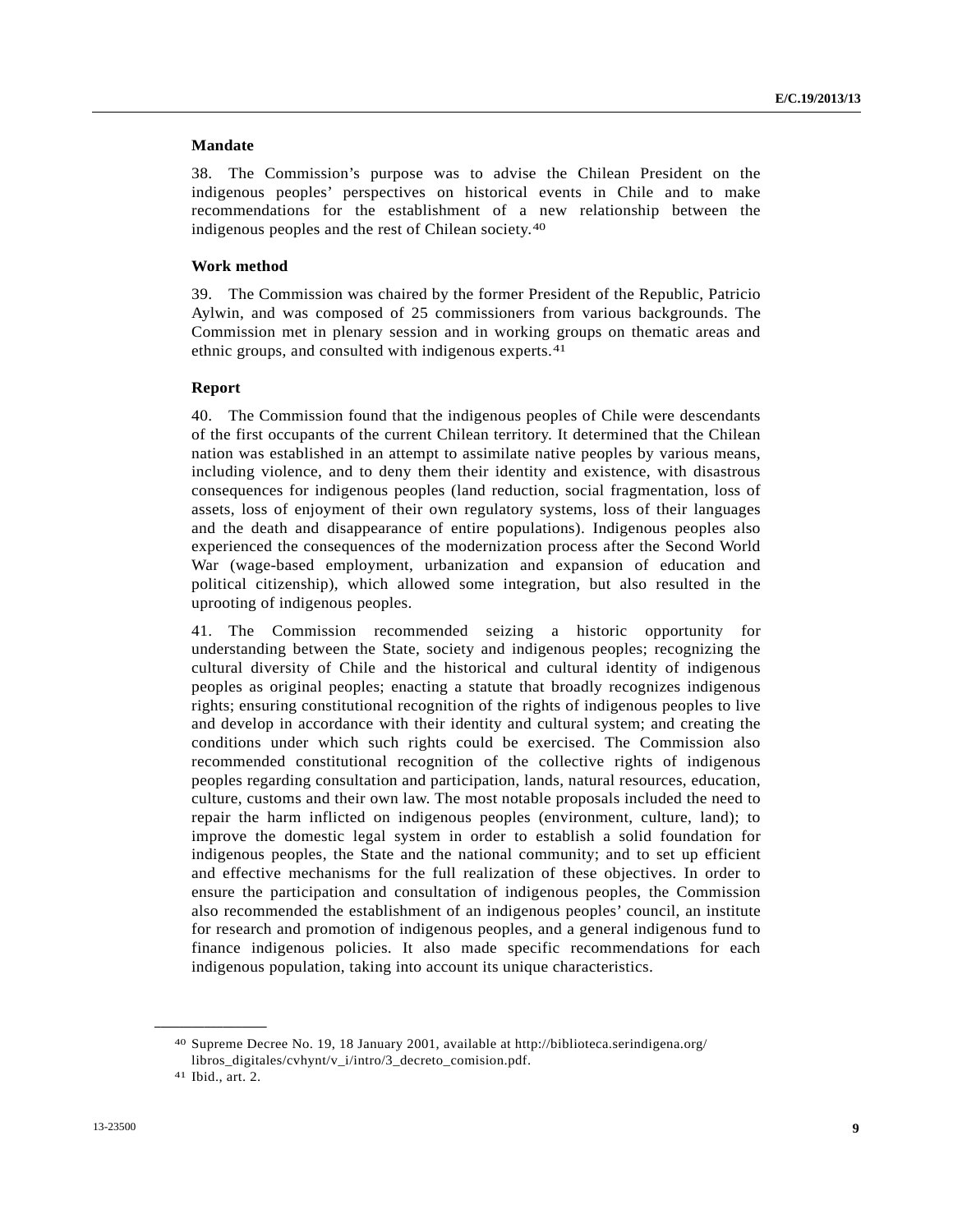### **Follow-up**

42. The Commission was the initial step in the legal and discursive recognition of indigenous peoples' rights in Chile; it was later followed by the announcement of "new areas for indigenous policy", including political and social participation, recognition of indigenous rights, urban indigenous policy, indigenous women and education and culture. In 2008, the Government launched its policy entitled "Re-cognize: Social Pact for Multiculturalism", and ratified the Convention concerning Indigenous and Tribal Peoples in Independent Countries (Convention No. 169) of the International Labour Organization.

## **C. Peru: Truth and Reconciliation Commission (2001-2003)**

### **Background**

43. The fall of the authoritarian regime led by Alberto Fujimori in 2000 made it possible to determine responsibility for two decades of abuses both under his Government and during a prolonged period of armed conflict. Beginning in 1980, the armed group known as "Shining Path" had been engaged in an armed conflict with the Government that had given rise to multiple scenes of violence, the emergence of various illegal armed organizations and massive human rights violations. In 2001, after democracy had been restored, the interim Government issued a decree establishing the Truth and Reconciliation Commission.

### **Mandate**

44. The Commission was created to establish the process, facts and responsibilities for the terrorist violence and human rights violations committed between May 1980 and November 2000 by terrorist organizations or agents of the State, and to propose initiatives to reinforce peace and harmony.[4](#page-9-0)2 Its objectives included analysing the political, social and cultural conditions and behaviour that contributed to the abuses; contributing to the administration of justice for the human rights crimes and violations, including determining the whereabouts and situation of the victims and identifying presumptive responsibilities; drafting proposals to provide victims and their families with reparations and dignity; recommending institutional, legal and educational reforms and guarantees to prevent the recurrence of such abuses; and establishing mechanisms for implementing its recommendations.[4](#page-9-1)3 The Commission focused on assassinations and kidnappings, enforced disappearances, torture and other serious violations. Its mandate explicitly included investigating violations of the collective rights of the country's Andean and native peoples.

### **Methodology**

45. The Commission comprised 12 Peruvian members (10 men and 2 women) appointed by its Chair, Salomón Lerner Febres, with the approval of the Council of Ministers. Only two of its members spoke Quechua, one of Peru's native languages.

46. The Commission opened five regional offices and sought the assistance of the International Red Cross and Red Crescent Movement, the Ombudsman's Office, the

<span id="page-9-0"></span><sup>42</sup> Supreme Decree No. 065-2001-PCM.

<span id="page-9-1"></span><sup>43</sup> Ibid., art. 2.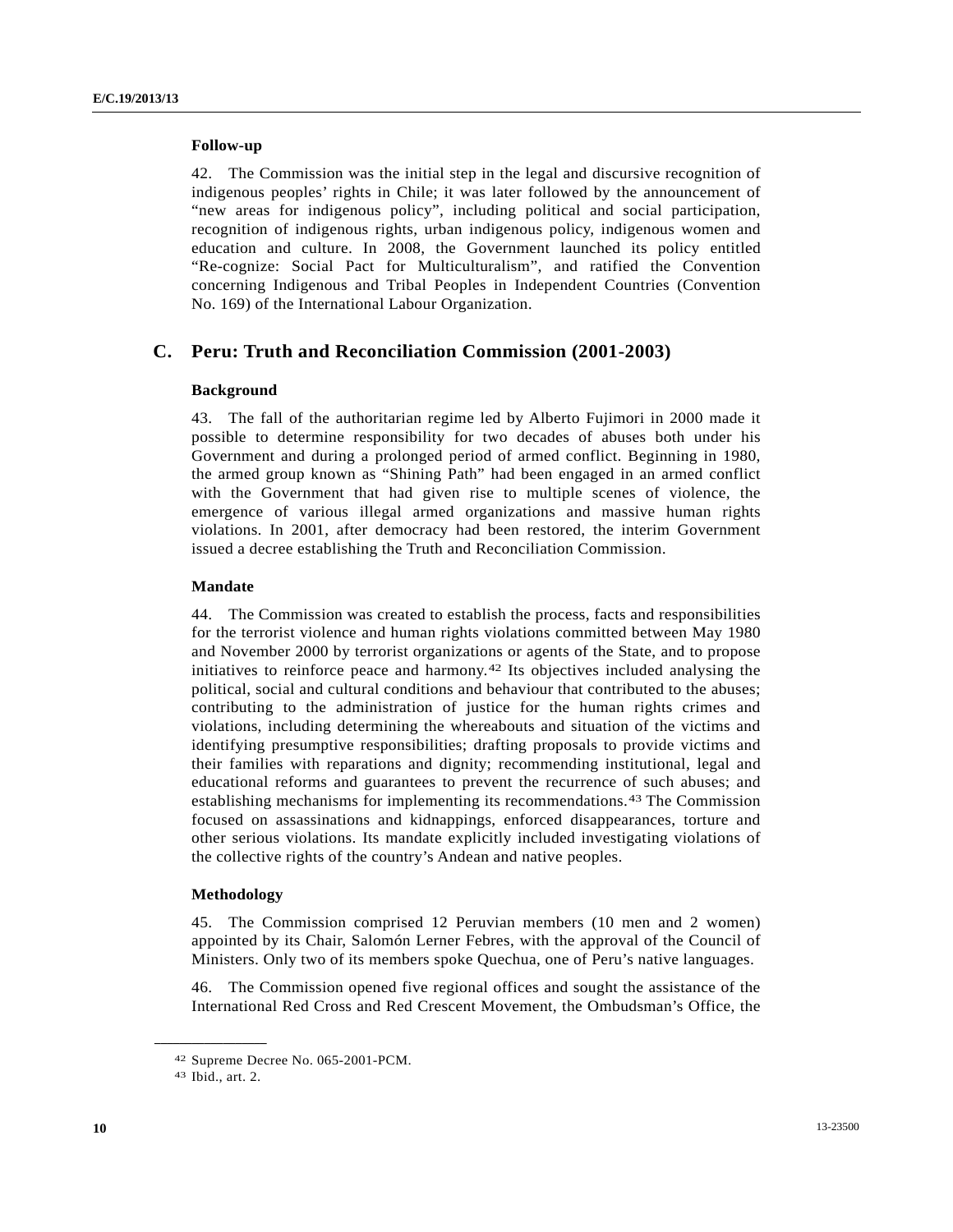Human Rights Committee and other non-governmental organizations to search for people who had disappeared. It was the first Latin American commission to hold public hearings. Although the Commission did not have the power to subpoena witnesses, it recorded approximately 17,000 testimonies, including extensive interviews with key witnesses, which were incorporated into a comprehensive database.[44](#page-10-0)

### **Final report**

47. The Commission found socioeconomic gaps and serious ethnic and cultural inequalities that were reflected in the abuses. For example, 75 per cent of those who died spoke Quechua or another native language as their mother tongue,[45](#page-10-1) and the tragedy was felt mainly by rural populations living in the Peruvian Andes and rainforest, who spoke Quechua or Asháninka, while the rest of the country remained unaffected. The actions carried out by "Shining Path" had "the potential for genocide" and all actors in the conflict had racist views about and feelings of superiority over indigenous peoples. Statistical estimates show that the death toll most likely reached 69,000. Public institutions, civil society, the media and the education system all contributed to the perpetuation of violence.

48. The Commission recommended that reparations should be granted, especially to peasant victims of indigenous ancestry, who were poor and marginalized; that efforts should be made to achieve national reconciliation, including recognition and acceptance of the multi-ethnic and multilingual composition of the country; and that criminal action should be taken against the perpetrators in order to combat impunity.

#### **Follow-up**

49. President Alejandro Toledo issued a formal apology on behalf of the State. Criminal action was taken against leaders of the illegal armed groups, former President Alberto Fujimori and his head of intelligence, Vladimiro Montesinos, and the members of a death squad that had operated under the orders of both men. A multi-sectoral high-level commission was established to follow up on the Commission's recommendations relating to collective reparations; bilingual versions of the report were produced to ensure that it could be read by both indigenous and non-indigenous people, and a national register of displaced persons was created.

#### **Other truth-seeking mechanisms**

50. Exhumations were conducted, revealing the existence of approximately 4,644 burial sites and the disappearance of around 8,304 individuals.<sup>38</sup>

51. The Commission transferred its files to the Ombudsman's Office; a historical documentation centre was opened; and an exhibition entitled "*Yuyanapaq*" was created, featuring hundreds of iconic photographs from the conflict, which had a profound impact on society.

<span id="page-10-1"></span><span id="page-10-0"></span><sup>44</sup> Priscilla B. Hayner, *Unspeakable Truths: Transitional Justice and the Challenge of Truth Commissions*, 2nd ed., Routledge (2010). 45 According to the 1993 census.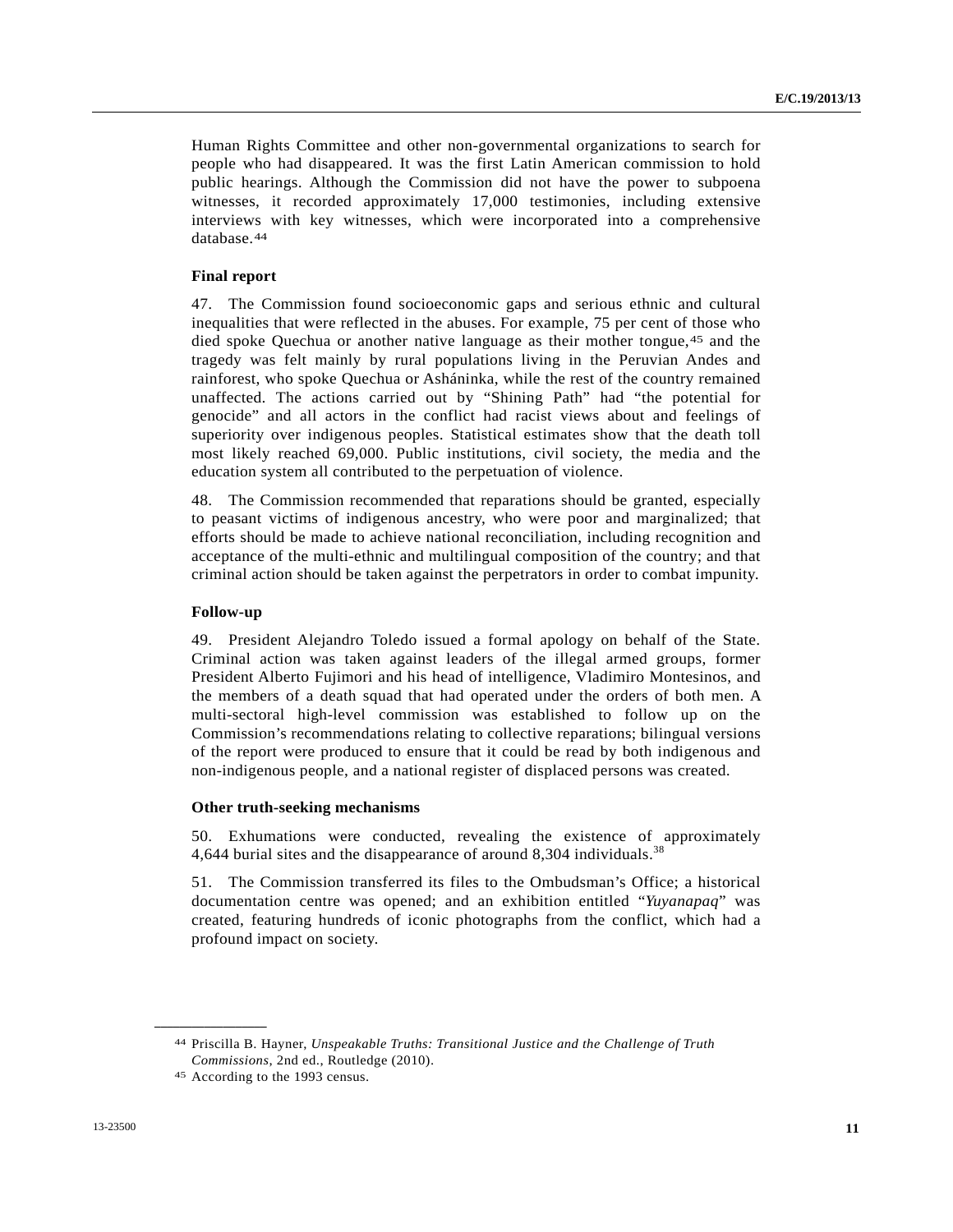# **D. Paraguay: Truth and Justice Commission (2004-2008)**

### **Background**

52. In 2003, Paraguay adopted Act No. 2225 establishing the Truth and Justice Commission to investigate crimes committed during the military regime led by General Stroessner. Under his reign, political freedom was restricted, indigenous peoples were assimilated and their language banned. In 1980, General Rodríguez ousted Stroessner and won the presidential election. Interest in creating a truth commission arose following the discovery of State intelligence files that exposed the role of the Paraguayan security forces in "Operation Condor",[4](#page-11-0)6 through which the South American military dictatorships worked together to identify and capture opponents during the 1970s and 1980s.

### **Mandate**

53. The Commission was mandated to investigate acts that constituted or could constitute human rights violations committed by State or parastatal agents between May 1954 and the promulgation of Act No. 2225. The Commission was instructed to focus on enforced disappearances, extrajudicial executions, torture, exile and other grave human rights violations; make recommendations on how to prevent the recurrence of such abuses; consolidate a democratic, social State governed by the rule of law; and foster a culture of peace, solidarity and harmony.

### **Work method**

54. The Commission comprised nine members (eight men and one woman) and was chaired by Archbishop Monsignor Medina. Its findings were based on 2,050 testimonies[47](#page-11-1) and 14,000 documents.[48](#page-11-2) It also held eight public hearings, including one on the abuses suffered by indigenous peoples specifically.

### **Report**

<span id="page-11-1"></span><span id="page-11-0"></span>**\_\_\_\_\_\_\_\_\_\_\_\_\_\_\_\_\_\_** 

55. The Commission found that there had been approximately 19,862 arbitrary detentions, 18,772 cases of torture, 59 summary executions and 336 enforced disappearances. The repression was not limited to a specific group but was directed against people of diverse political, social and cultural backgrounds. Indigenous lands were systematically seized and unlawfully awarded to allies of the regime.<sup>[49](#page-11-3)</sup> Indigenous people were among the most victimized and marginalized during the

<sup>46</sup> A transnational military network for monitoring the torture, disappearance and execution of political opponents; the files discovered became known as "archives of terror".

<sup>47</sup> Testimonies were gathered through technical questionnaires requesting specific details about the victim, the violation committed, including the form, time and place, the consequences and the name of the perpetrator.

<span id="page-11-2"></span><sup>48</sup> Including documents from the Ombudsman's Office, the Judicial Documentation and Archiving Centre, the Committee of Churches for Emergency Aid, and the Antonio Guasch Centre for Paraguayan Studies, as well as files from the armed forces, the police, the military and the Ministry of Foreign Affairs.

<span id="page-11-3"></span><sup>49</sup> Report of the Truth and Justice Commission of Paraguay, Conclusions and recommendations, paras. 155 and 192.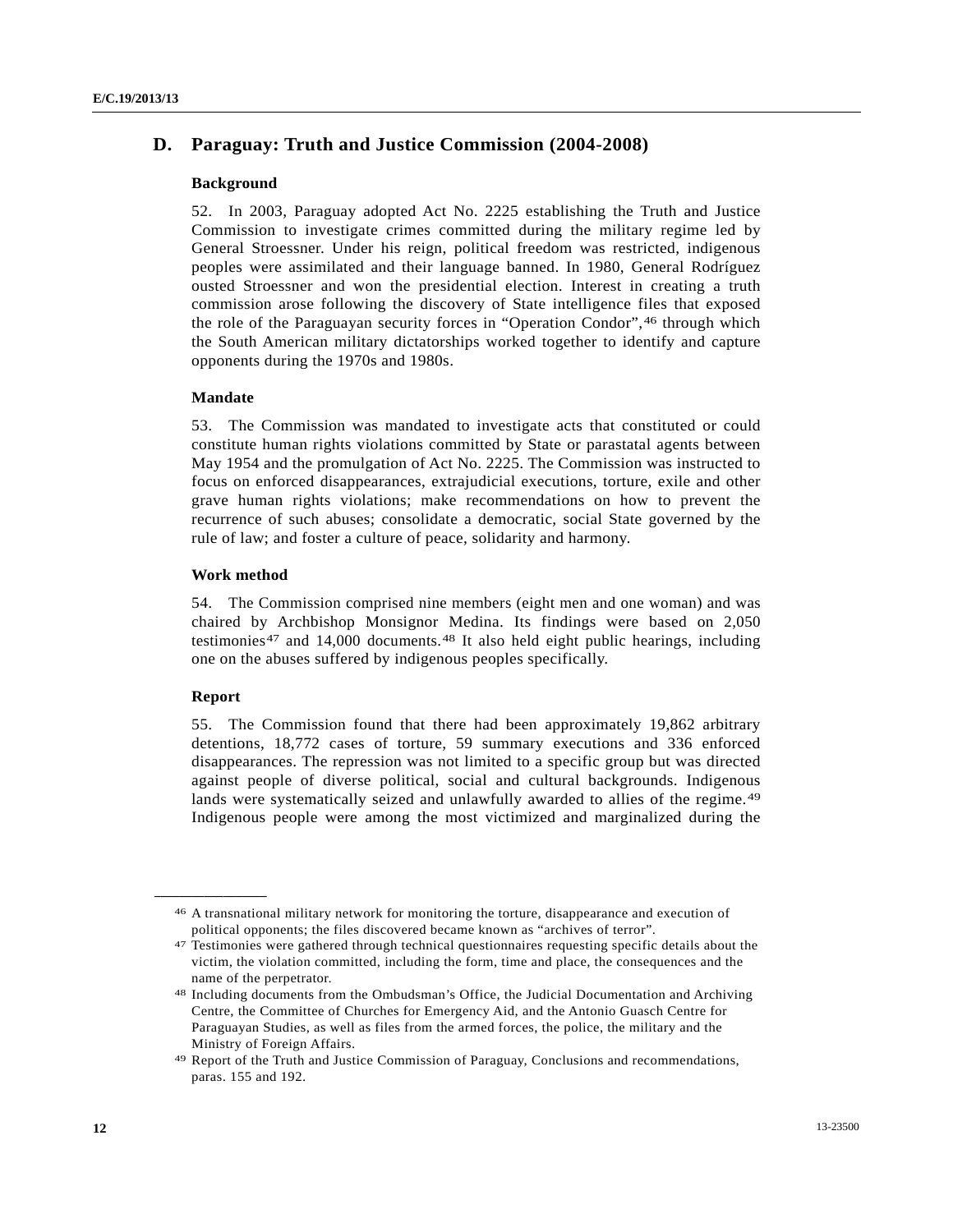dictatorship,<sup>[50](#page-12-0)</sup> with the massacre of indigenous peoples and trafficking of indigenous children.

56. The Commission recommended continuing the investigation and search for missing persons; establishing a public information centre and a genetics database; including the report in public school curriculums; prosecuting the perpetrators; and designing a collective reparations programme for the peoples affected.[51](#page-12-1) It further recommended investigating and analysing the possibility of environmental damage in indigenous regions; requesting the National Human Rights Secretariat and the National Institute for Indigenous Peoples to investigate massacres and other abuses of indigenous peoples and propose reparations; establishing collective memory measures; ensuring that indigenous peoples participate in proposing and implementing initiatives based on the requirement of free, prior and informed consent;[52](#page-12-2) and producing texts and promoting radio programmes on the investigation in Spanish, Guaraní and other indigenous languages. It also strongly recommended that a report on unlawfully seized land should be submitted to the Counsel-General of the Republic and the Attorney-General of the State so that an investigation could be carried out and action brought for revocation of titles, reassessment and recovery of ancestral property and lands.[53](#page-12-3) Lastly, it recommended that specialized training on indigenous rights should be provided for public officials and civil society organizations, including educational programmes on indigenous culture.[54](#page-12-4)

### **Follow-up**

57. The Truth, Justice and Reparations Section of the Ombudsman's Office, which was established in the aftermath of the Commission to implement measures, is initiating a process of dialogue to form a working group that would continue to investigate violations of the rights of indigenous peoples and discuss alternative forms of reparation.

### **Other truth-seeking mechanisms**

58. The "archives of terror" and other files are kept at the Human Rights Defence and Documentation Centre. A virtual library was also created.

59. Bodies were exhumed as part of the Commission's work and the families of victims were provided with psychosocial care and support. An inter-agency commission was established for the study and creation of the genetics database, in order to facilitate identification of remains.<sup>38</sup>

<span id="page-12-0"></span><sup>50</sup> Ibid., paras. 81 and 98.

<span id="page-12-1"></span><sup>51</sup> Ibid., para. 1(i).

<span id="page-12-2"></span><sup>52</sup> Ibid., paras. 6, 14, 21 and 56.

<span id="page-12-3"></span><sup>53</sup> Ibid., paras. 72-78.

<span id="page-12-4"></span><sup>54</sup> Ibid., paras. 113 and 115.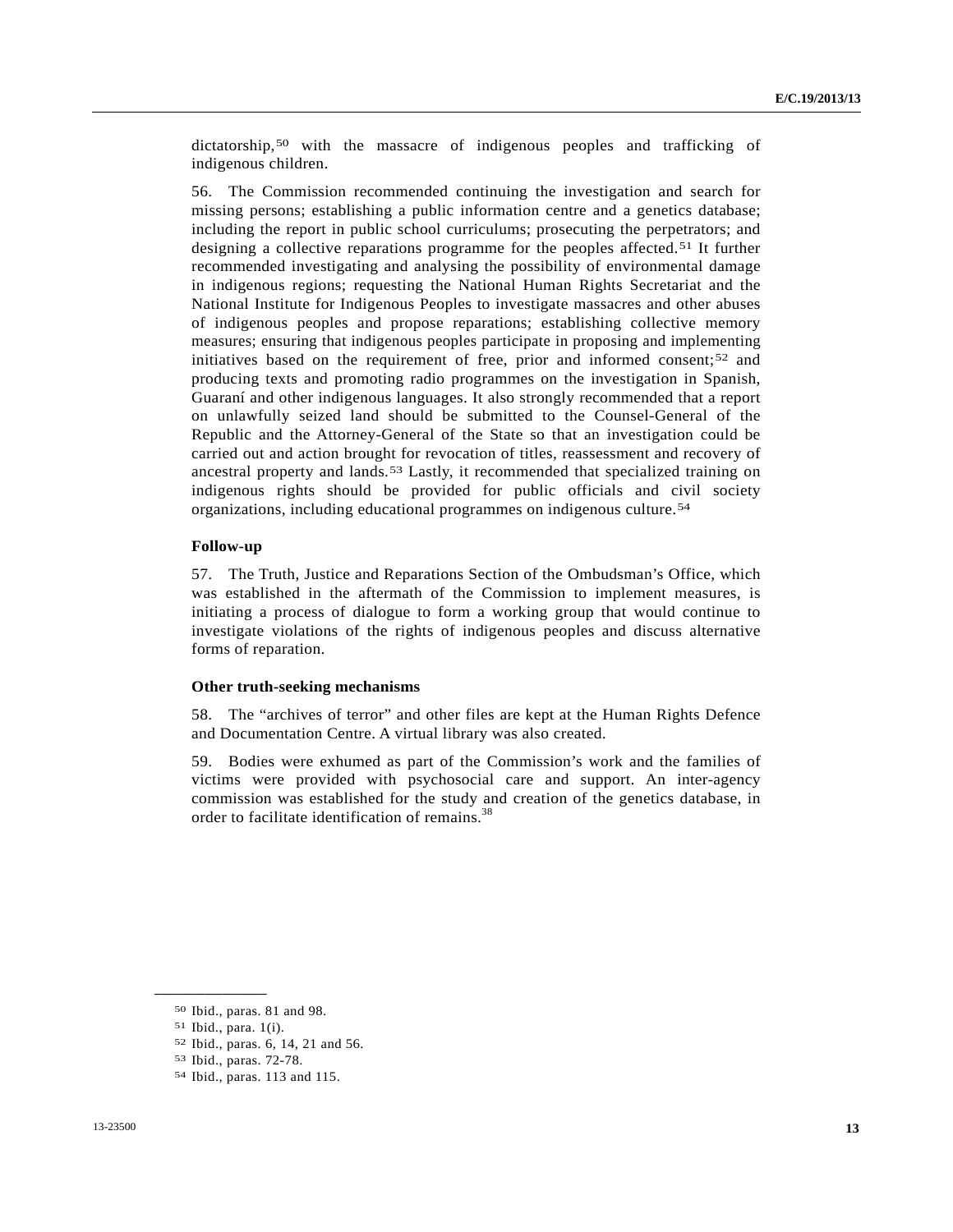# **E. Canada: Truth and Reconciliation Commission (2009-present)**

### **Background**

60. The Truth and Reconciliation Commission of Canada<sup>[55](#page-13-0)</sup> was established to look into abuse suffered by indigenous peoples through forced assimilation resulting from a mandatory education system of "residential schools" for indigenous children set up by the Federal Government in 1874. Under that system, indigenous children were forced to abandon their families in order to attend schools where they were prohibited from using their indigenous languages or cultural practices and frequently suffered sexual, physical and psychological abuse. The last such school was closed in 1996 and there are an estimated 80,000 survivors of that school system,<sup>[5](#page-13-1)6</sup> representing about 10 per cent of the indigenous people currently living in Canada.[57](#page-13-2)

61. The Commission grew out of a lengthy process of disputes and court-mediated negotiations that resulted in an extensive programme of reparations and a request for a formal apology from religious and State institutions that had acted in complicity in those abuses. In 2006, following extensive negotiations between the Government, churches[58](#page-13-3) and indigenous peoples, the Canadian Government approved the Indian Residential Schools Settlement Agreement, which cost an estimated 2 billion dollars. The Agreement called for the establishment of the Truth and Reconciliation Commission with a portion of the funds earmarked for reparation.

### **Mandate**

<span id="page-13-0"></span>**\_\_\_\_\_\_\_\_\_\_\_\_\_\_\_\_\_\_** 

62. The Commission was created to contribute to truth-seeking, healing and reconciliation through an individual and collective process with the commitment of all those affected.[5](#page-13-4)9 The objectives of the Commission are to acknowledge the experiences in residential schools as well as their impacts and consequences; provide culturally appropriate, safe forums for former students, their families and their people to testify; facilitate truth-seeking and reconciliation at the community level and across Canada; promote awareness of and educate both Aboriginal and non-Aboriginal Canadians about the residential school system; identify sources and establish a historical register on the legacy of these institutions; prepare a report that includes recommendations for the Government of Canada with regard to the residential school system and submit it to the parties to the Agreement; and support the commemoration and honouring of former students.

<sup>55</sup> It should be noted that there have been other truth-seeking initiatives on specific topics in Canada, such as the Royal Commission on Aboriginal Peoples, which recommended a public inquiry on the causes and consequences of the policies of assimilation, as well as the Missing Women Commission of Inquiry, which focused on missing women in downtown Vancouver.

<span id="page-13-2"></span><span id="page-13-1"></span>

<sup>56</sup> Truth and Reconciliation Commission of Canada, Interim Report. 57 Rondha Claes and Deborah Clifton, Institutional Child Abuse: Needs and Expectations for Redress of Victims of Abuse at Native Residential Schools, Report to the Law Commission of Canada, Library and Archives Canada Electronic Collection of Monographs and Periodicals, http://epe.lac-bac.gc.ca/100/200/301/lcc-cdc/needs\_expectations\_redres-e/html/claes.html (Updated 12 December 2001), 2.

<span id="page-13-3"></span><sup>58</sup> Indian and Northern Affairs Canada, "List of Recognized Institutions", http://www.aadncaandc.gc.ca/eng/1100100015606/1100100015611 (Updated September 2010).

<span id="page-13-4"></span><sup>59</sup> First Nations, which were involved in residential schools, students, their families, communities, religious entities and the Canadian population.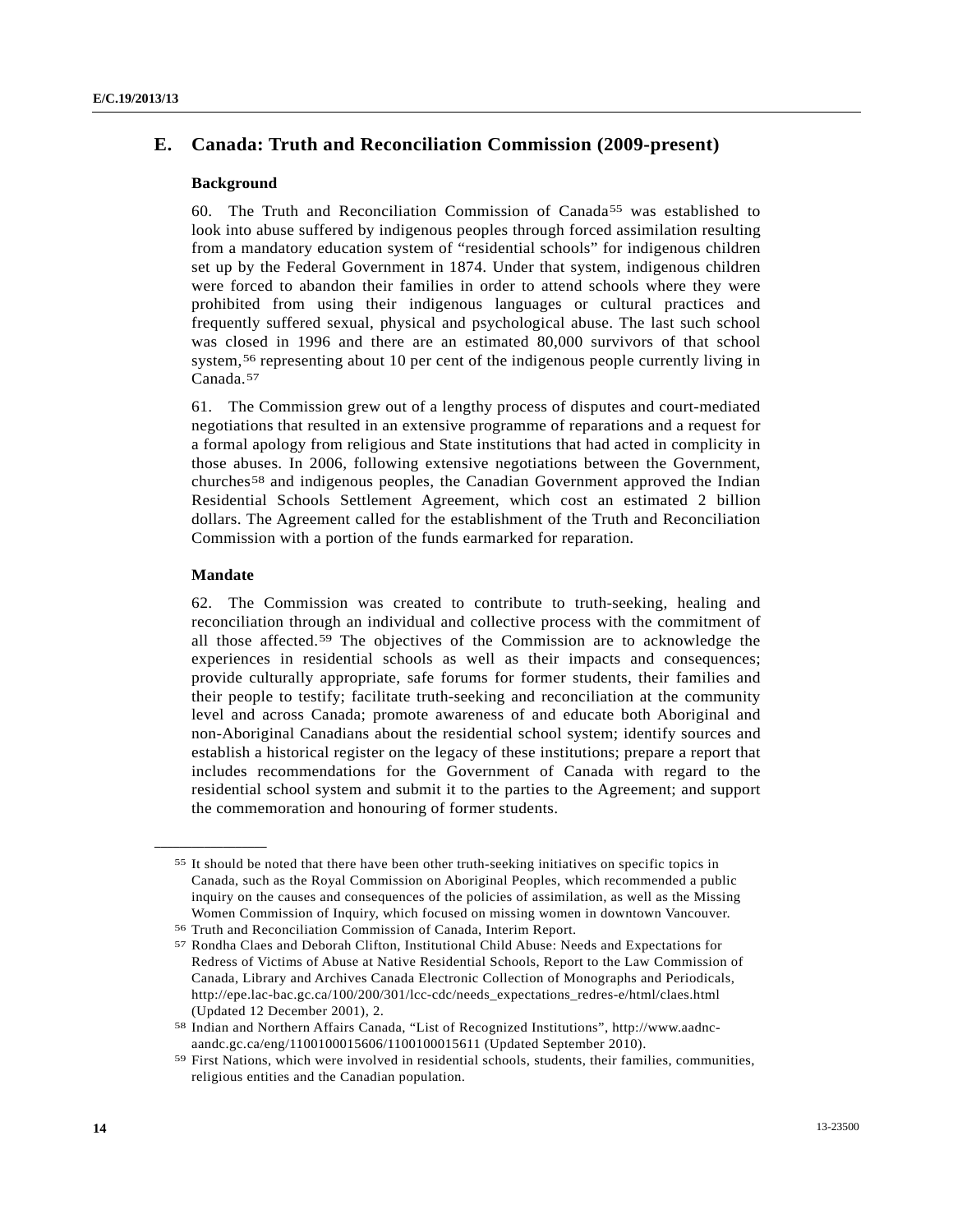### **Work method**

63. The Commission consists of a Chair and two other members, all recognized for their personal integrity, professional career and affiliation with indigenous communities.[60](#page-14-0) The commissioners — Justice Murray Sinclair (Chair), Ms. Marie Wilson and Mr. Wilton Littlechild — started their work in 2009.

64. The Commission is expected to have a secretariat and an executive director, as well as an Indian Residential School Survivor Committee, composed of representatives selected by indigenous organizations and survivors' groups. The Committee's role is to advise communities about participating in the proceedings of the Truth and Reconciliation Commission and in any other matter that the commissioners require.

65. Under its mandate, the Commission may make use of documents and testimonies (oral and electronic) and count on the voluntary participation of victims and witnesses. It does not, however, have the power to subpoena people who refuse to assist or participate in its proceedings.

### **Interim report**

66. In 2011, the Commission issued its interim report showing its accomplishments, including the creation of regional offices and the establishment of a subcommission to take stock of experiences and provide support to the Inuit people, given their unique cultural characteristics and the specific impacts they suffered. The Commission staff comprises 75 persons, mostly of indigenous descent. The Commission has carried out a vast public education campaign, holding more than 200 conferences, commemorative events with testimonials, theatre, sports events, etc.

# **F. Maine: Child Welfare Truth and Reconciliation Commission (2012-present)**

### **Background**

67. In 2012, the chiefs of the five Wabanaki indigenous tribes of the state of Maine in the United States of America and the Governor of the state signed an agreement establishing the Wabanaki-State Child Welfare Truth and Reconciliation Commission, to look into the legacy of abuse under the Indian Adoption Project, through which hundreds of indigenous children were taken from their families and tribes in the 1950s and 1960s and placed in foster homes managed by the state. The Commission will examine the practice of forced assimilation of indigenous children and will recommend measures to remedy the impacts in their communities.

### **Mandate**

<span id="page-14-0"></span>**\_\_\_\_\_\_\_\_\_\_\_\_\_\_\_\_\_\_** 

68. The Commission was formed to uncover and acknowledge the truth, create opportunities to heal and learn from that truth, and collaborate to operate the best child welfare system possible for Wabanaki children. The Commission's

<sup>60</sup> Commissioners must be appointed from a group of candidates nominated by former students, indigenous organizations, churches and the Government; the Assembly of First Nations should be accessed on the final decision on the appointment of commissioners and at least one of the commissioners should be indigenous.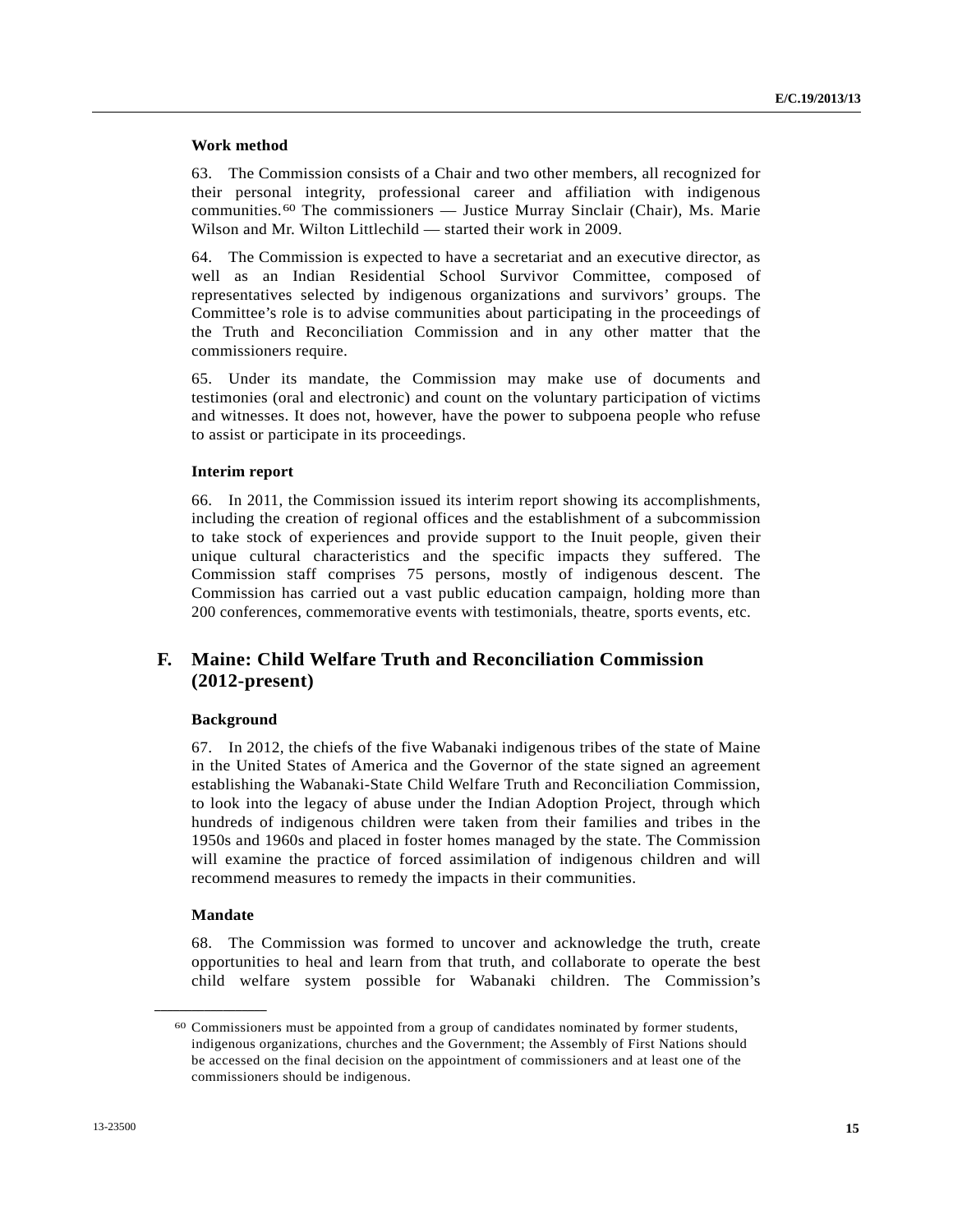investigation shall focus on the period from passage of the Indian Child Welfare Act to the authorization of the mandate and should give voice to the Wabanaki people in order to understand and heal the wounds from the past; improve welfare practices for Wabanaki children; formulate recommendations and promote individual, relational, systemic and cultural reconciliation.

### **Work method**

69. The Commission shall comprise five commissioners.<sup>[61](#page-15-0)</sup> It will use convening groups to support communities and ensure that they participate in the process; conduct interviews and seek information; coordinate activities between the communities and the state of Maine; carry out dissemination activities; publish a final report and hold a closing ceremony. It shall also archive all documents, materials and recordings to ensure their preservation and accessibility to the public.[62](#page-15-1)

# **III. Conclusions and recommendations**

70. Truth commissions have been used extensively to investigate human rights violations suffered by indigenous peoples, although this has not always stemmed from a conscious effort by these institutions to achieve that goal.

71. If properly implemented, with strong guarantees of independence and honest leadership, the commissions may help to strengthen the rights of indigenous peoples, give concrete expression to the right to know the truth, recognize the dignity of indigenous peoples, and propose policies to prevent further violations. They could help to strengthen recognition of the sovereignty, identity and perspective of indigenous peoples and respect of their civil, political, economic, social and cultural rights, as well as the right to ancestral lands and natural resources.

72. As the cases analysed show, truth commissions have generally investigated and reported the existence of grave violations of human rights against indigenous peoples, recognizing their rich historical-cultural identity. Although some commissions did not emerge from an extensive consultation process, all have concluded by putting forward policies for consultation and inclusion of indigenous peoples. The commissions have also proposed measures to repair the harm inflicted on indigenous peoples and establish mechanisms to help them realize their human rights to the fullest. These truth-seeking mechanisms may also help to inform the non-indigenous society, which has largely ignored the needs and rights of indigenous peoples.

73. With the analysis of experiences and lessons learned in the practice of transitional justice as concerns the rights of indigenous peoples, we are able to make

<span id="page-15-0"></span><sup>61</sup> Presently, a group made up of representatives of the tribal Wabanaki government and the government of the state of Maine is collecting nominations for commissioners. Any citizen of the state of Maine may be nominated as a commissioner, provided he or she is recognized for his or her integrity, stature, empathy and respect and has demonstrated a commitment to the values of truth, reconciliation, equity and justice.

<span id="page-15-1"></span><sup>62</sup> Maine Wabanki-State Child Welfare Truth and Reconciliation Commission, established on 29 June 2012; available at http://maintribaltrc.org/assets/Documents/TRCmandate.pdf.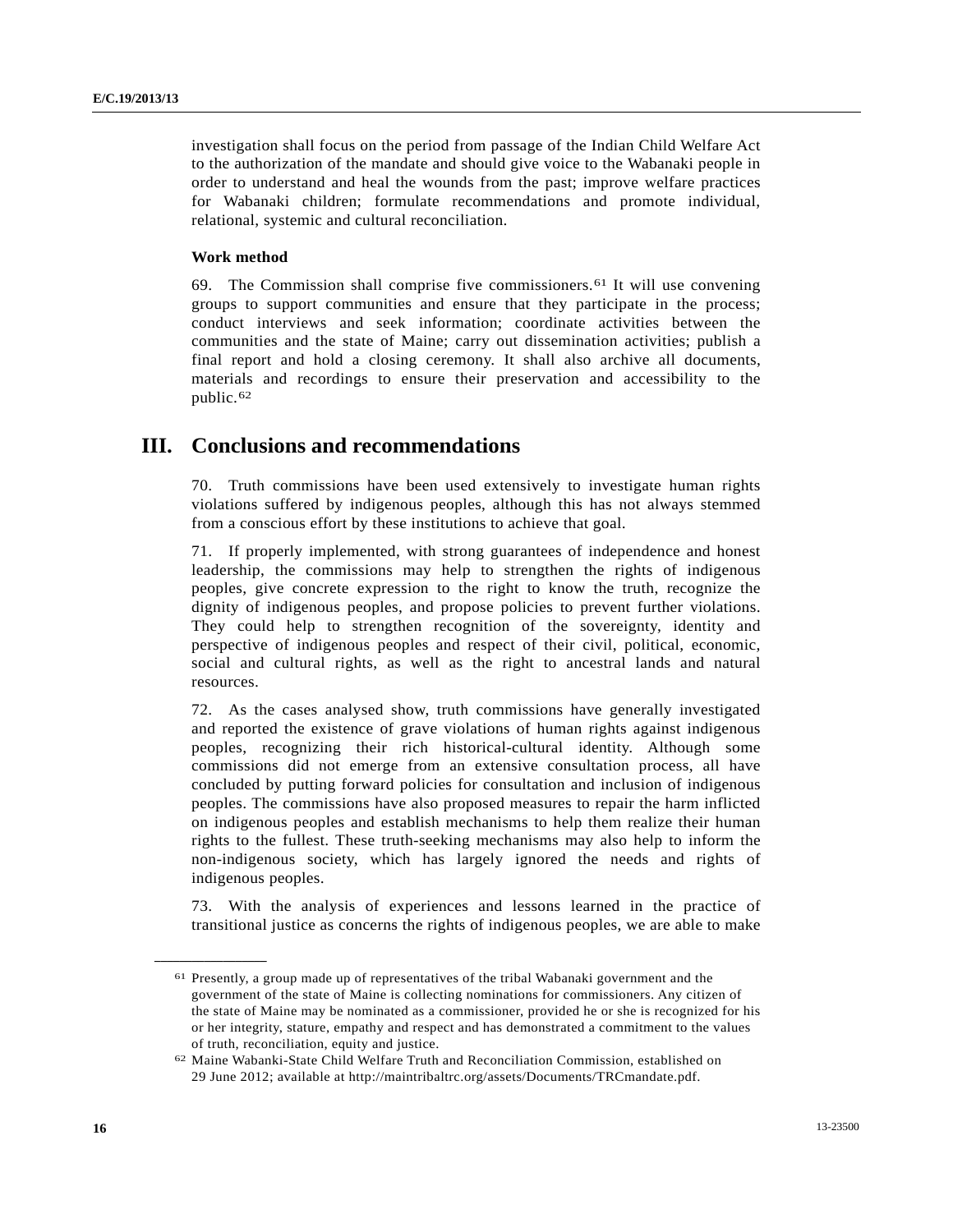some recommendations that should to be taken into account when setting up a truth commission or other truth-seeking mechanisms involving indigenous peoples,  $63$  $63$  in order to respond adequately to their rights and perspectives. However, these recommendations are not a substitute for a proper analysis of each situation or for free decision-making by indigenous peoples themselves.

### **General recommendations**

#### **Consulting in good faith to obtain free, prior and informed consent**

74. Broad and ongoing consultation with indigenous peoples is crucial to the success of a truth commission focusing on abuses suffered by those peoples.<sup>[64](#page-16-1)</sup> Governments have a duty to consult in good faith and to obtain free, prior, and informed consent for any measure affecting indigenous peoples. This is premised on transparent objectives and an openness to continue the process of consultation until consent is obtained or not. This process requires time and commitment from the highest levels of political leadership in the country.

#### **Respecting indigenous peoples' representative institutions**

75. Indigenous communities, like any political community, may have multiple leaderships, representing different components within a society, sometimes in addition to traditional self-government institutions. Coordinating with multiple leaderships is a challenge for Governments thinking about setting up a truth commission, because it requires creativity to carry out the consultations in a broad and careful manner without fostering divisions.[6](#page-16-2)5

### **Considering the specific needs of indigenous women**

76. A truth commission is a large-scale research project with thousands of people providing information, most of who will talk about events that had a profoundly negative impact on their lives. Commissions should adopt culturally appropriate methods to document the experiences of indigenous witnesses in a manner that they can understand, including respect for their language, customs and cultural practices.[66](#page-16-3)

77. Truth commissions should employ indigenous and non-indigenous staff and give special consideration to the use and respect of indigenous languages in the case

<span id="page-16-0"></span><sup>63</sup> It is important to distinguish between commissions created with the specific goal of addressing the indigenous question, as was the case in Chile, Canada and Maine, and other initiatives that have addressed the indigenous question as part of a broader enterprise.

<span id="page-16-1"></span><sup>64</sup> This principle already enjoys consensus among transitional justice practitioners, but it is especially relevant for indigenous peoples.

<span id="page-16-2"></span><sup>65</sup> One of the most significant achievements of the Guatemalan truth commission was the mobilization of leadership to form new coalitions between indigenous organizations, well beyond the achievements of the commission itself.

<span id="page-16-3"></span><sup>66</sup> Participants are being asked to testify about something they are likely to have spent much of their lives trying to forget. By evoking these memories they risk suffering further traumatization, which is rarely pointed out in studies on transitional justice. Culturally appropriate mental health support is an important staffing consideration when planning operations, and efforts should be made to partner with government and civil society support networks. Where access and sustainability of care is constrained, participants should be aware of the options and limitations they face.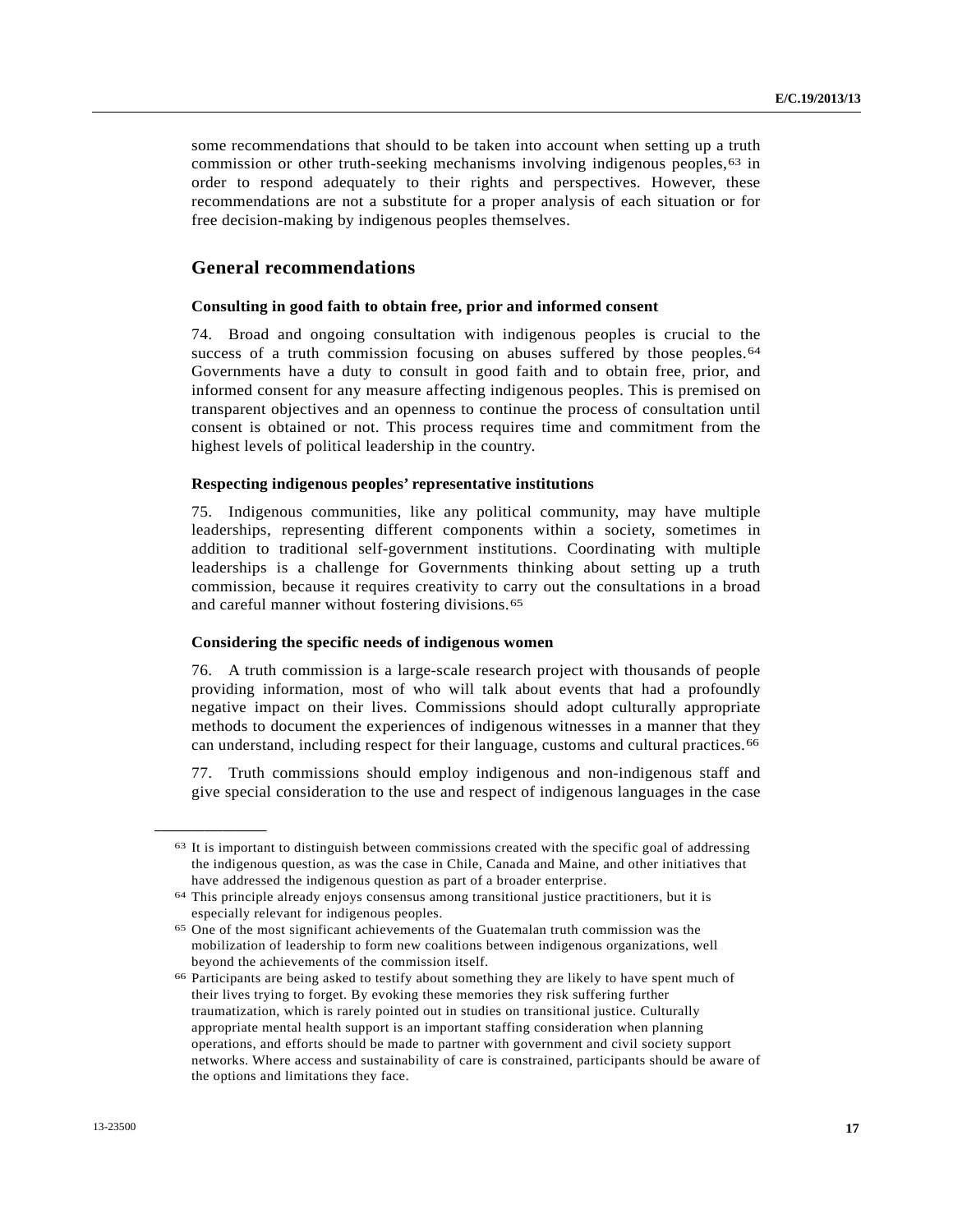of an inquiry involving both indigenous and non-indigenous languages. Critical concepts in a non-indigenous legal framework may not translate accurately into indigenous languages, and vice versa. Indigenous and non-indigenous investigators should therefore cooperate in order to capture the meaning of testimonies, proposals and aspirations.

### **Establishment of truth commissions and other truth-seeking mechanisms**

#### *Considering whether to establish a truth commission*

78. Truth commissions are usually created in the wake of violent conflict or authoritarian rule to address the legacy of grave violations. They intend to establish an authoritative narrative of facts, recognize the victims, and make policy recommendations to uphold the rights of victims and prevent repetition. In considering their establishment, Governments and citizens should take into consideration several factors, such as the existence of enough political will; the existence of adequate guarantees of security for participants in the inquiry; the likelihood of setting complementary roles; and the availability of adequate human and material resources.

79. In cases where indigenous populations have suffered atrocities, or it is suspected that they may have been specifically targeted, the following guidelines are proposed:

 (a) The State should ensure that it has the capacity to receive first-hand information on abuses suffered, that indigenous peoples are free to document and report violations without risk of reprisal, and that there is adequate protection for information received on such crimes.

 (b) If the conflict has affected the general population, but specific reports on violence against indigenous peoples have not been received, the State should make all efforts to receive information from indigenous peoples and to assess how general patterns of violence may have affected them.

 (c) Where the subject of study of truth commissions or other truth-seeking mechanisms might include abuses that affect the rights of indigenous peoples, the authorities must ensure genuine consultation to obtain the free, prior and informed consent of indigenous peoples.

 (d) Appropriate mechanisms for consultation may include assemblies, elders' groups, women's groups, youth associations, and other authorities. It is important to ensure that participants participate freely, receive all necessary information to ensure meaningful discussion, have sufficient time to engage in appropriate dialogue, and are free to express their ideas and proposals in the manner that is most culturally appropriate for indigenous peoples.

 (e) Policymakers should identify what sources of information indigenous peoples consider most significant during this phase, including direct testimony, oral tradition and archives, and ensure that these sources are valued and protected.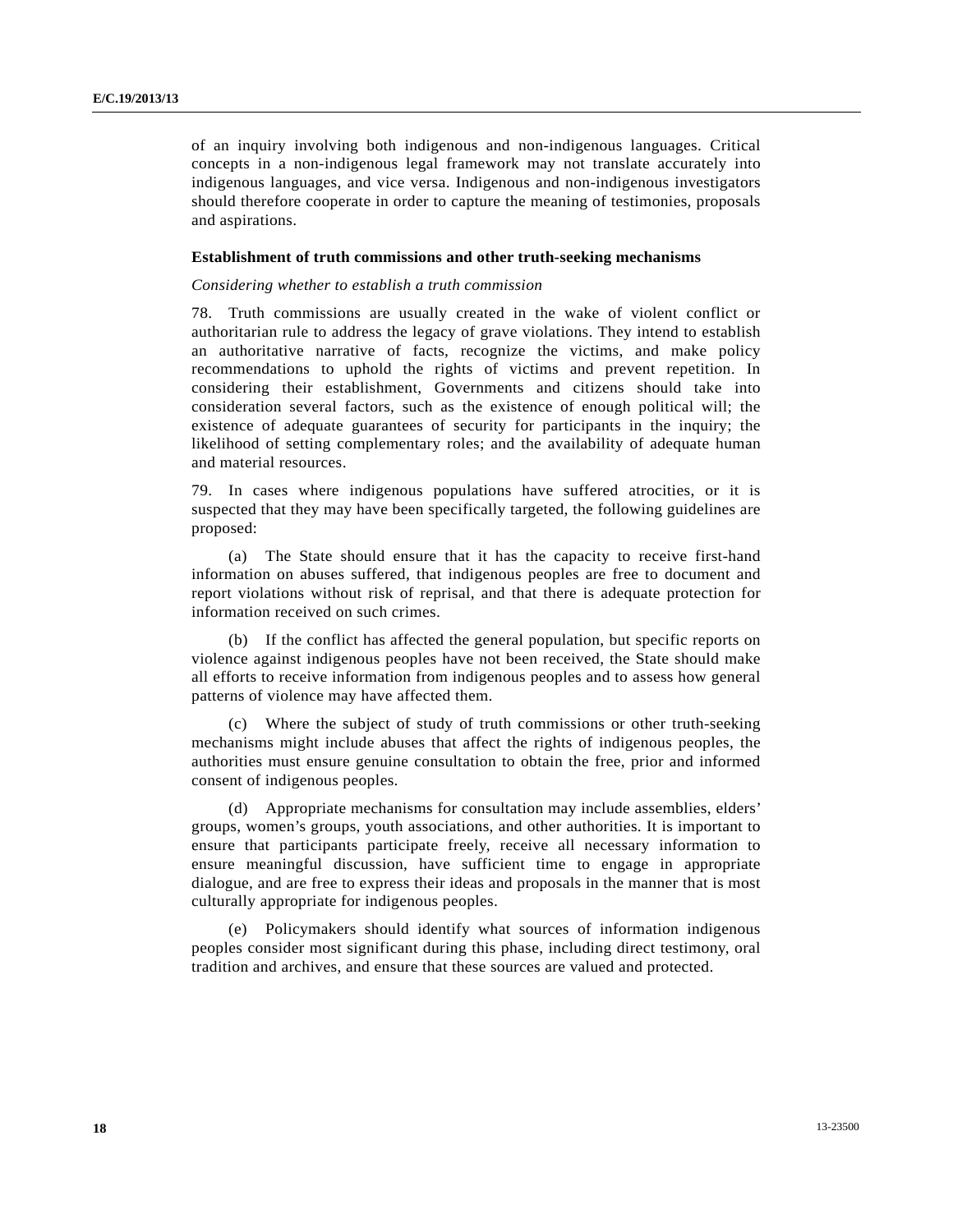### *Deciding the mandate of a truth commission*

80. Truth commissions are created according to a legal mandate established through decrees or laws or negotiations between the parties, specifying their objectives, powers, focus of inquiry, composition and period of activity. The commissions should consider the following guidelines:

 (a) The objectives of the commission should clearly include the stipulation that it will ensure that the rights of indigenous peoples are respected to the fullest extent possible, specifically identifying the rights that appear to have been violated during the period under examination.

 (b) The mandate should state that established and developing international human rights law will guide the commission's activities, including specific instruments regarding the rights of indigenous peoples.<sup>[6](#page-18-0)7</sup>

 (c) The members of the commission should include indigenous peoples at all levels, including as commissioners, monitors or staff, and their nomination and appointment should be conducted transparently and in consultation with indigenous peoples.

 (d) The commission should secure the support of the appropriate government authorities at the national and local levels to facilitate genuine consultation, and should be allowed to enter into agreements with indigenous communities.

 (e) The commission should be empowered to request and obtain effective cooperation from law enforcement authorities to ensure effective and culturally appropriate protection for indigenous communities offering information.

 (f) The mandate should specify which abuses committed against indigenous communities fall under its jurisdiction. These abuses may include genocide, persecution, slavery, forced displacement, and other context-specific inhumane acts. Attention should be paid to violations of the rights of self-determination, access to ancestral lands and territories, and the practice of a specific culture and language.

 (g) Notwithstanding the limited temporal scope of a truth commission, the mandate should specify that the commission should pay attention to the structural and historical causes of violations, including colonization and other forms of marginalization of indigenous peoples.

 (h) Notwithstanding the limited territorial scope of the commission, when the indigenous peoples included in the inquiry are separated by international borders, the mandate should specify that the commission will be empowered to seek international cooperation.

 (i) The mandate should recognize the legal and cultural value of indigenous practices of storytelling as valid sources to determine facts and determine responsibilities.

The mandate should specify that all indigenous and non-indigenous persons who are the subject of negative findings shall have their rights to due process respected.

<span id="page-18-0"></span><sup>67</sup> International Labour Organization Convention No. 169 and the United Nations Declaration of the Rights of Indigenous Peoples.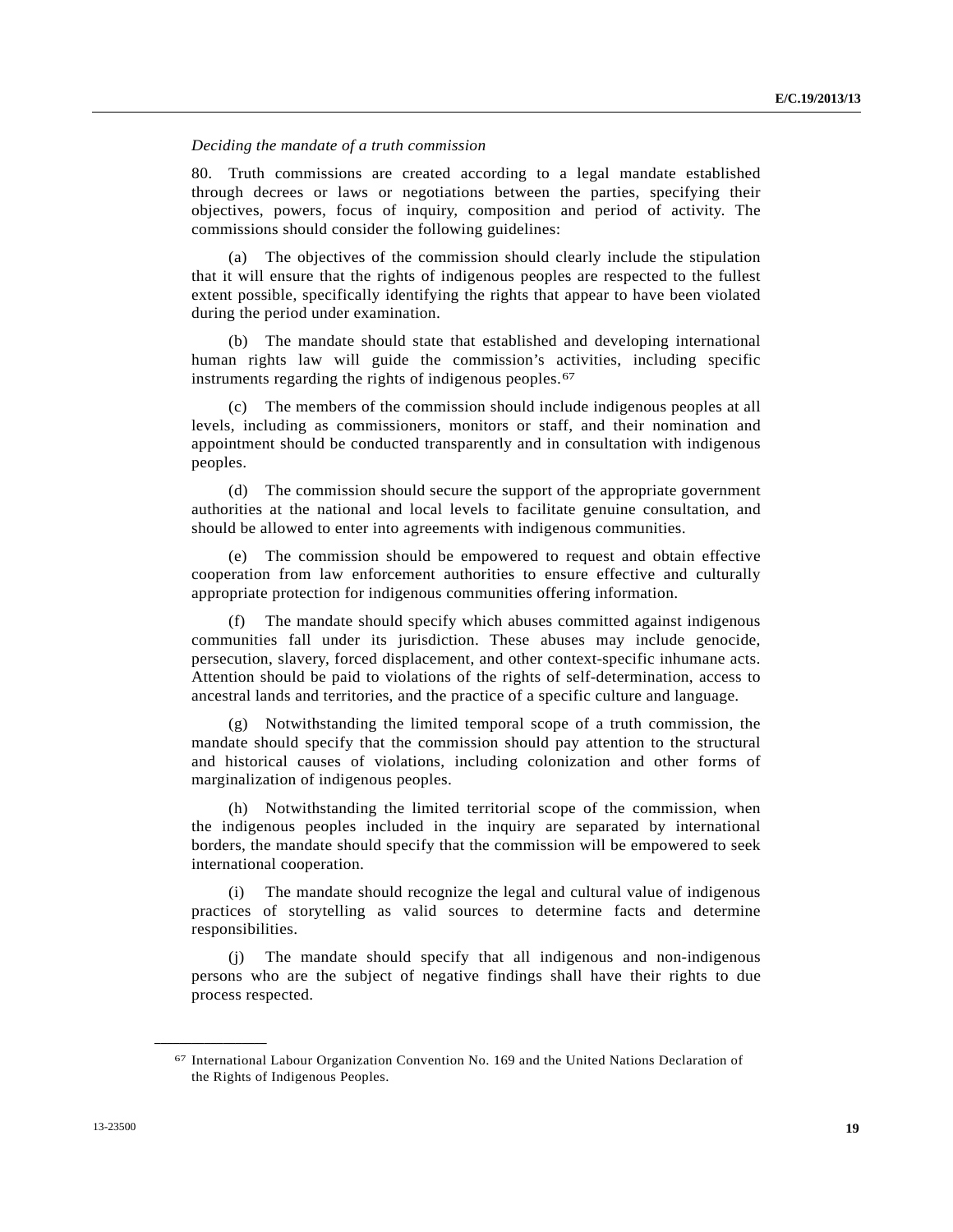(k) The national authorities responsible for approving the mandates of commissions should provide enough time for meaningful consultation before approving the mandate. If external circumstances prevent full consultation with indigenous populations, governments should consider suspending the application of the mandate to such populations until consultation is carried out.

 (l) The act of adoption of the mandate should involve indigenous peoples and recognize their traditions to witness, solemnize, and legitimize the mandate.

### *Establishment of commissions*

81. Truth commissions are usually established when the commissioners are appointed. The initial activities of a commission include interpreting its mandate, determining a methodology for the inquiry, planning and allocating resources, establishing offices, and hiring staff. When a truth commission is mandated to investigate abuses against indigenous peoples, it should consider the following guidelines:

 (a) Adequate consultation should be carried out to nominate, vet and appoint commissioners.

 (b) The commission should include indigenous commissioners and non-indigenous commissioners should be persons who are committed to the rights of indigenous peoples.

 (c) In appointing its staff, the commission should ensure that indigenous persons are represented, particularly in units that will be responsible for gathering information and conducting outreach campaigns. All staff of the commission should receive appropriate training to ensure knowledge of and respect for indigenous languages and cultures.

 (d) The commission's offices should be located in a manner that maximizes access by indigenous participants. Mobile teams should be created to ensure that deponents in remote areas have an opportunity to participate in the process.

 (e) In determining the method of inquiry to be used, the commission should include forms of transmitting knowledge and offering testimony common to indigenous cultures, ensuring that participants can use the language that they find appropriate.

#### *Operations of truth commissions*

<span id="page-19-0"></span>**\_\_\_\_\_\_\_\_\_\_\_\_\_\_\_\_\_\_** 

82. Commissions established to investigate violations suffered by indigenous peoples should consider the following guidelines:

 (a) Publish and disseminate a declaration of principles that will guide their work, including specific guarantees to ensure respect for indigenous peoples and maximize their participation in the process.

 (b) Secure the advice of indigenous organizations, through bodies such as committees or organizations of survivors and elders; and contact international bodies that promote and protect indigenous rights.<sup>[6](#page-19-0)8</sup>

<sup>68</sup> In particular, the United Nations Permanent Forum on Indigenous Issues, the Expert Mechanism on the Rights of Indigenous Peoples, the United Nations Special Rapporteur on the rights of indigenous peoples, and relevant regional bodies.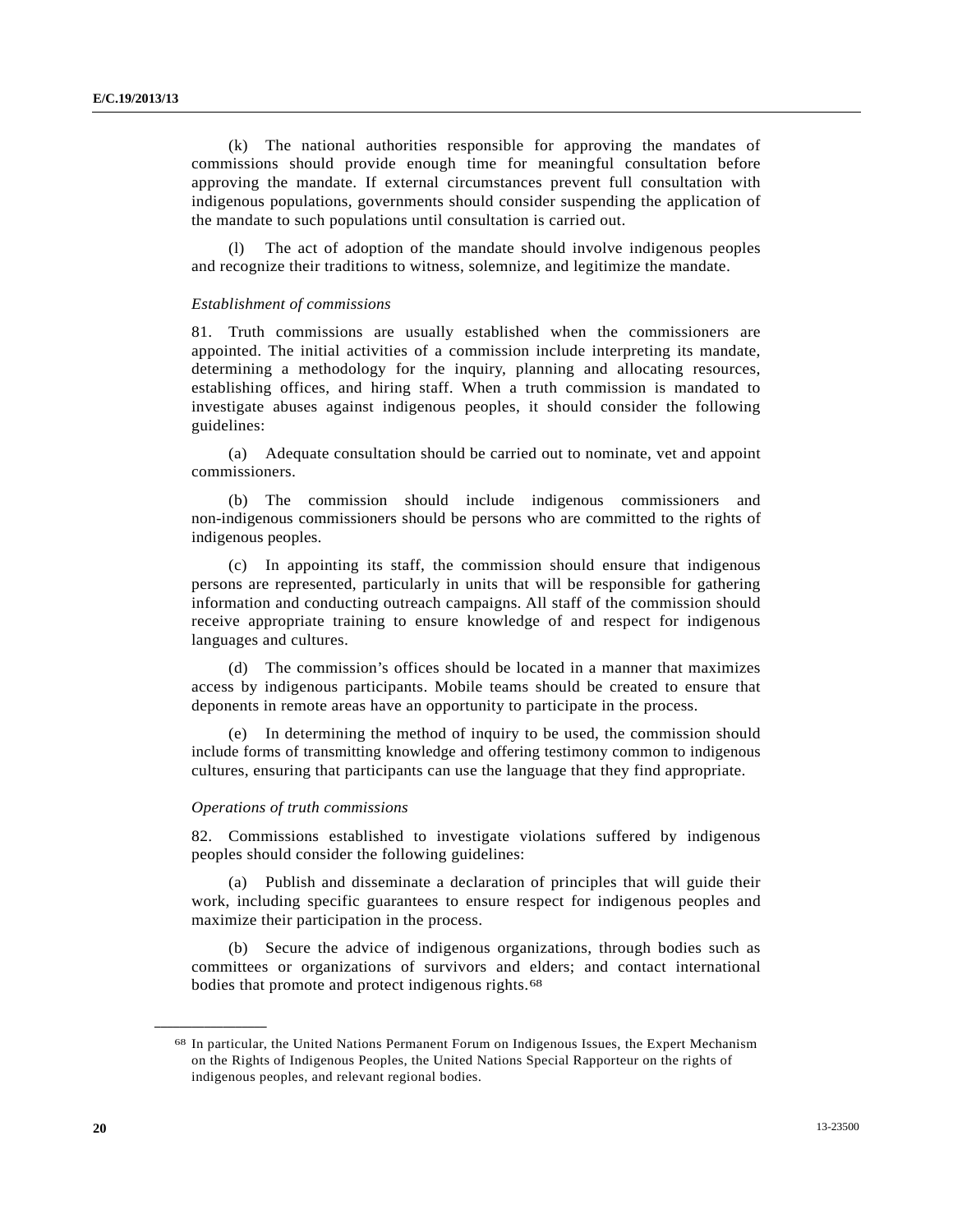(c) Conduct outreach to indigenous communities with accurate information, responding to any specific questions from indigenous populations; and build alliances with indigenous organizations to assist with outreach campaigns and depositions.

 (d) Outreach to non-indigenous populations should have a strong educational component to explain the importance of recognizing the violations committed against indigenous peoples and encourage and facilitate cooperation of different indigenous and non-indigenous communities, in order to overcome the legacies of conflict.

 (e) The commission must take effective measures to ensure that depositions and evidence-gathering are culturally appropriate to indigenous communities and persons and in their mother tongue. The commission must balance diverse methods of testimony, both individual and collective. In the case of collective deposition, the commission should ensure that the voices of indigenous women and children are heard.

 (f) In cases concerning the search for missing and disappeared persons, the commission should observe the rituals that the community considers most appropriate in the different phases of exhumation, identification, and devolution to the families,[6](#page-20-0)9 and provide psychosocial assistance and support to families in keeping with indigenous traditions.

 (g) Public hearings of the commission involving witness testimony should be conducted in accordance with indigenous customs for receiving, listening to and comforting witnesses. Participation in public hearings must be subject to free, prior and informed consent.

 (h) Standards of evidence by commissioners should value and respect indigenous forms of testimony that may be different from archives or written records, in particular indigenous oral tradition and performance.

### *Reporting by truth commissions*

83. Truth commissions should consider the following proposed guidelines:

 (a) The structure of the report should be meaningful and relevant to indigenous communities, respond to their questions and respect their narrative techniques. The indigenous contribution to the findings and recommendations of the commission should be recognized and guaranteed.

 (b) The report's findings should recognize the dignity of indigenous peoples and clearly state that the abuses committed against them are ethically and legally unacceptable. The commission should clearly detail fact, context, political responsibility and, when appropriate, presumptive responsibilities for violations.

 (c) The report should include recommendations on transformative action, promoting the full enjoyment of indigenous rights, particularly self-determination, access to land and territory, and cultural rights.

<span id="page-20-0"></span><sup>69</sup> It should be noted that exhumation practices violate the traditions and perspective of some indigenous communities, including the Asháninka people in Peru.